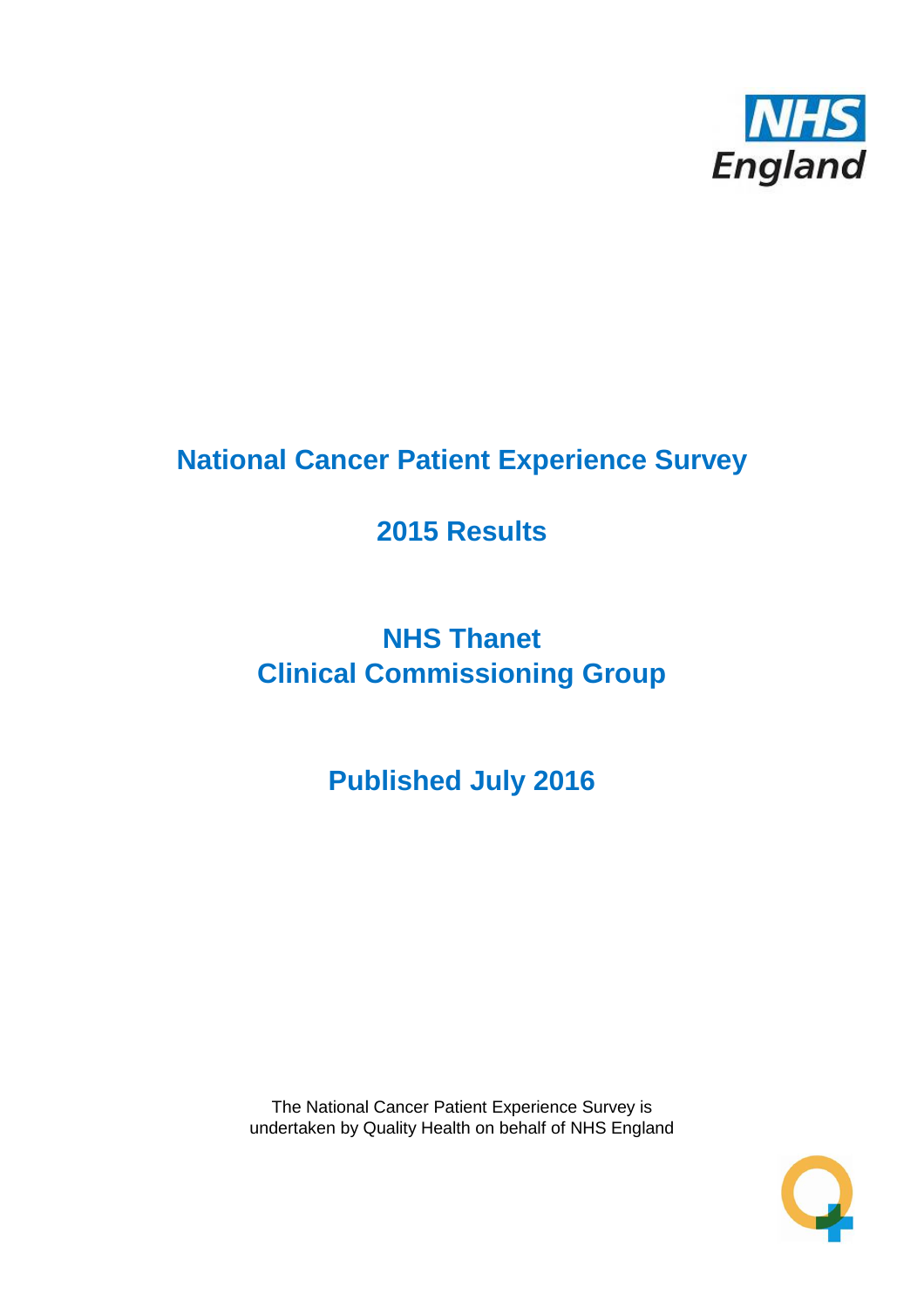#### **Introduction**

The National Cancer Patient Experience Survey 2015 is the fifth iteration of the survey first undertaken in 2010. It has been designed to monitor national progress on cancer care; to provide information to drive local quality improvements; to assist commissioners and providers of cancer care; and to inform the work of the various charities and stakeholder groups supporting cancer patients.

The survey was overseen by a national Cancer Patient Experience Advisory Group. This Advisory Group set the principles and objectives of the survey programme and guided questionnaire development.

The survey was commissioned and managed by NHS England. The survey provider, Quality Health, is responsible for designing, running and analysing the survey.

Full national results and other reports are available at www.ncpes.co.uk

Further details on the survey methodology and changes to the 2015 survey can be found in the Annex. Note that a number of significant changes were made to the 2015 survey so caution should be taken in directly comparing data from the 2015 survey to the findings of the previous CPES surveys. No comparisons with previous surveys are presented in this report.

#### **This report**

The report shows how this CCG scored for each question in the survey, compared with national results. It is aimed at helping individual CCGs to understand their performance and identify areas for local improvement.

Note that responses for questions with 1-20 respondents have been suppressed. This is to protect patient confidentiality and because uncertainty around the result is too great.

#### **Data tables**

The data tables presented in this report show the following for each question:

- **Column 1** shows the number of respondents to this question
- **Column 2** shows the unadjusted 2015 score for this CCG
- **Column 3** shows the case-mix adjusted 2015 score for this CCG
- **Column 4** shows the lower limit of the expected range of scores for this CCG (the top of the pale blue section on the Comparability chart - see below)
- **Column 5** shows the upper limit of the expected range of scores for this CCG (the bottom of the dark blue section on the Comparability chart - see below)
- **Column 6** shows the National Average score for this question.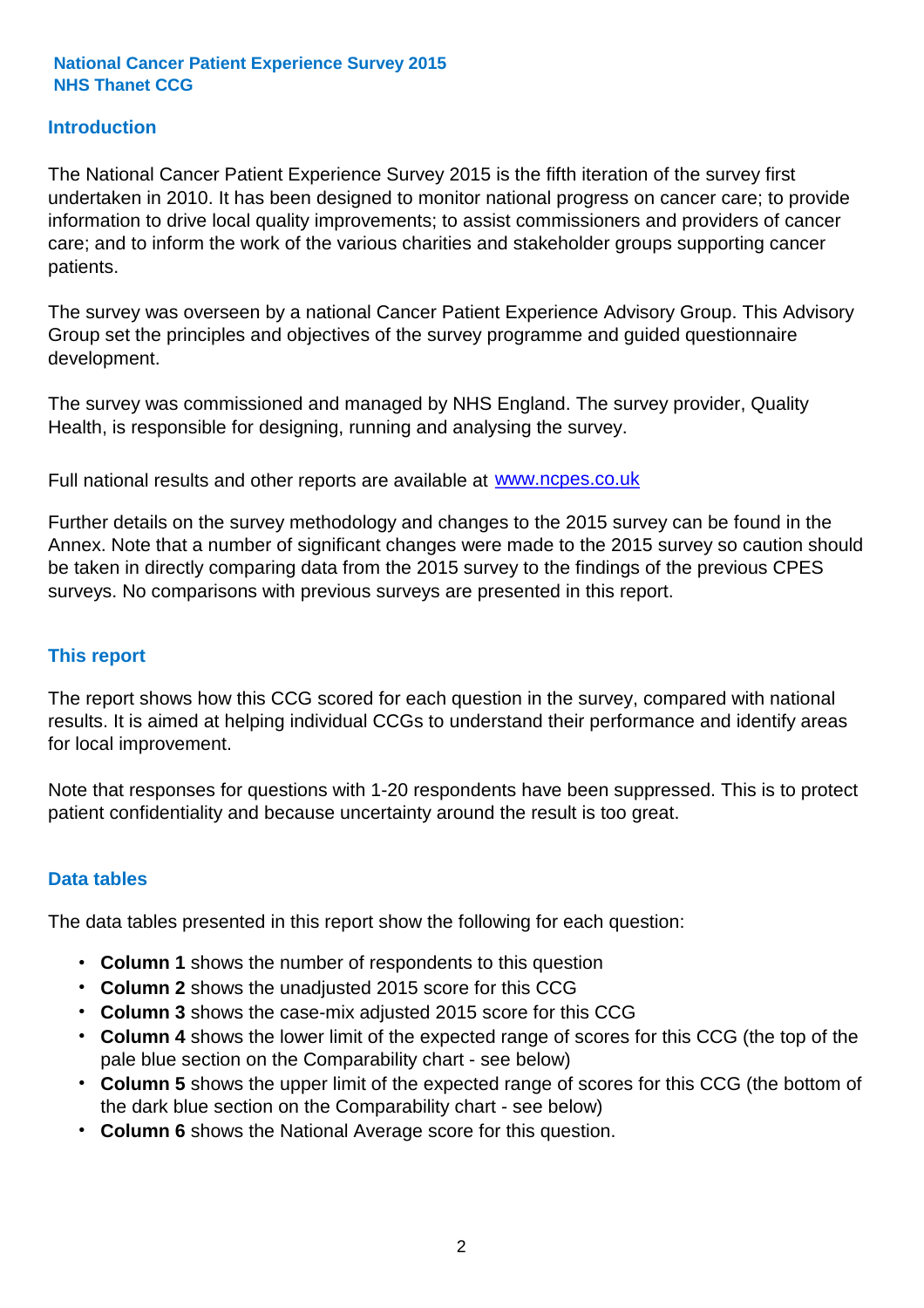Results for individual response options are presented in the detailed data tables **WWW.ncpes.co.uk** Confidence Intervals for unadjusted and case-mix adjusted data are provided in these tables.

Expected ranges and 95% Confidence Intervals highlight the uncertainty around the results. The size of the expected ranges and confidence intervals will be different for each question, and depends on the number of respondents and the range of their responses.

For further details on case-mix adjustment and the scoring methodology used, please refer to the Annex.

#### **Comparability charts**

For the 2015 survey, we have adopted the CQC standard for reporting comparative performance, based on calculation of "expected ranges". This means that CCGs will be flagged as outliers only if there is statistical evidence that their scores deviate (positively or negatively) from the range of scores that would be expected for CCGs of the same size.

The Comparability charts in this report show a bar with these expected ranges (in grey), higher than expected (in dark blue), and lower than expected (in pale blue). A black dot represents the actual score of this CCG.

The same colour convention has been used in Column 3 of the Data tables.

For further details on expected ranges, please refer to the technical document at **www.ncpes.co.uk** 

#### **Tumour group tables**

The final set of tables in this report show the scores for each question for each of the 13 tumour groups, with a comparative national score for that tumour group.

These breakdowns are intended as additional information for CCGs to understand the differences between the experiences of patients with different types of cancer. The numbers are generally relatively small and may not be statistically significant. They should therefore be treated with some caution.

#### **Notes on specific questions**

Question 5 in the survey has not been scored. However, the unscored data is useful and has been published alongside the other results in this report. This question asked respondents to "tick all that apply". The results show all of the responses given including where respondents chose two or more options.

Questions used to direct respondents to different parts of the survey (questions 4, 17, 24, 27, 40, 43, 46) and other demographic and information questions are not reported.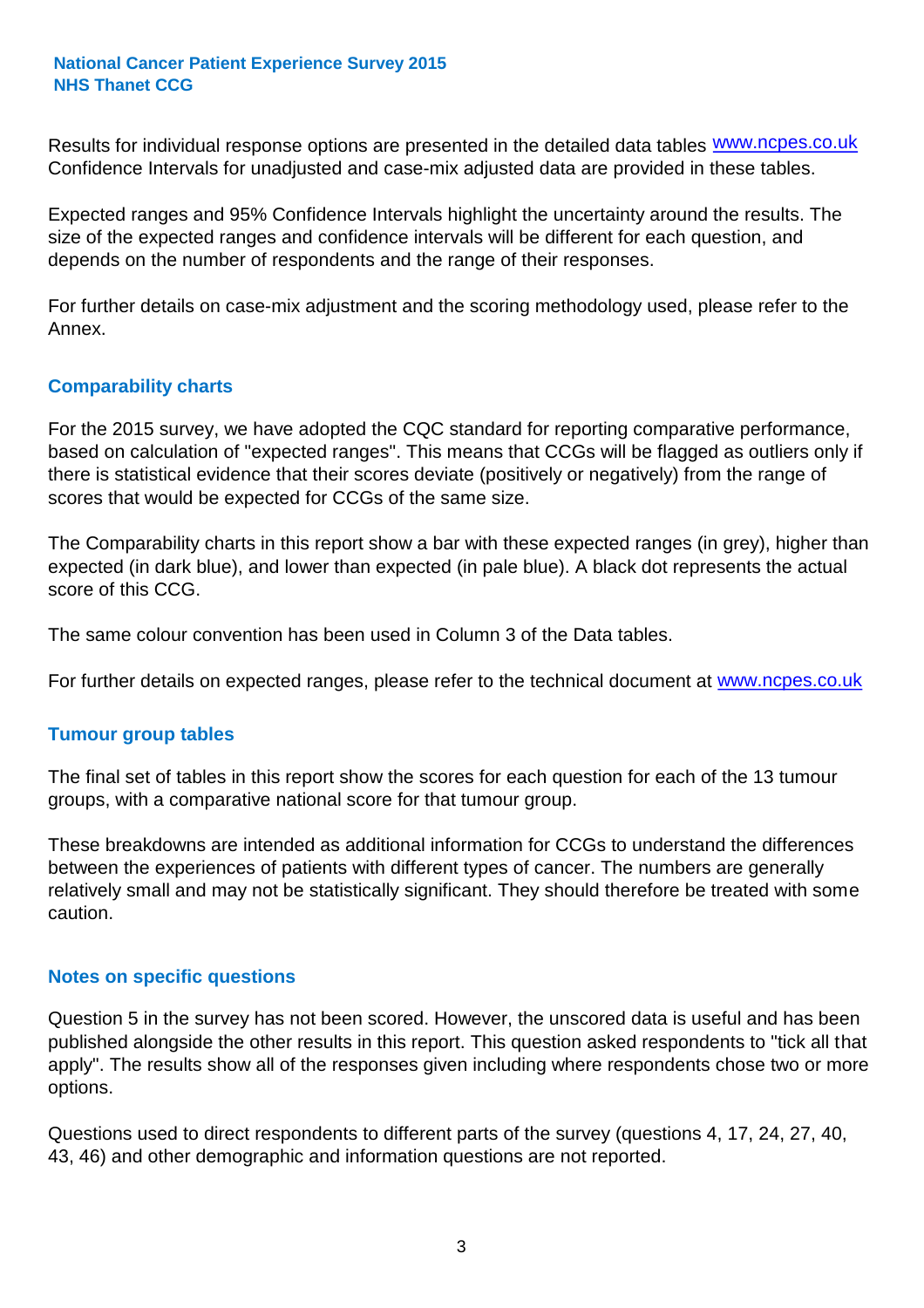#### **How to use the data**

Unadjusted data should be used to see the actual responses from patients relating to the CCG.

Case-mix adjusted data, together with expected ranges, should be used to understand whether the results are significantly higher or lower than national results.

Case-mix adjusted data, together with (case-mix adjusted) Confidence Intervals (presented in the detailed data tables **www.ncpes.co.uk**), should be used to understand whether the results are significantly higher or lower than the results for another CCG.

#### **Response rates**

Numbers of respondents by tumour group, age and gender can be found in the Annex.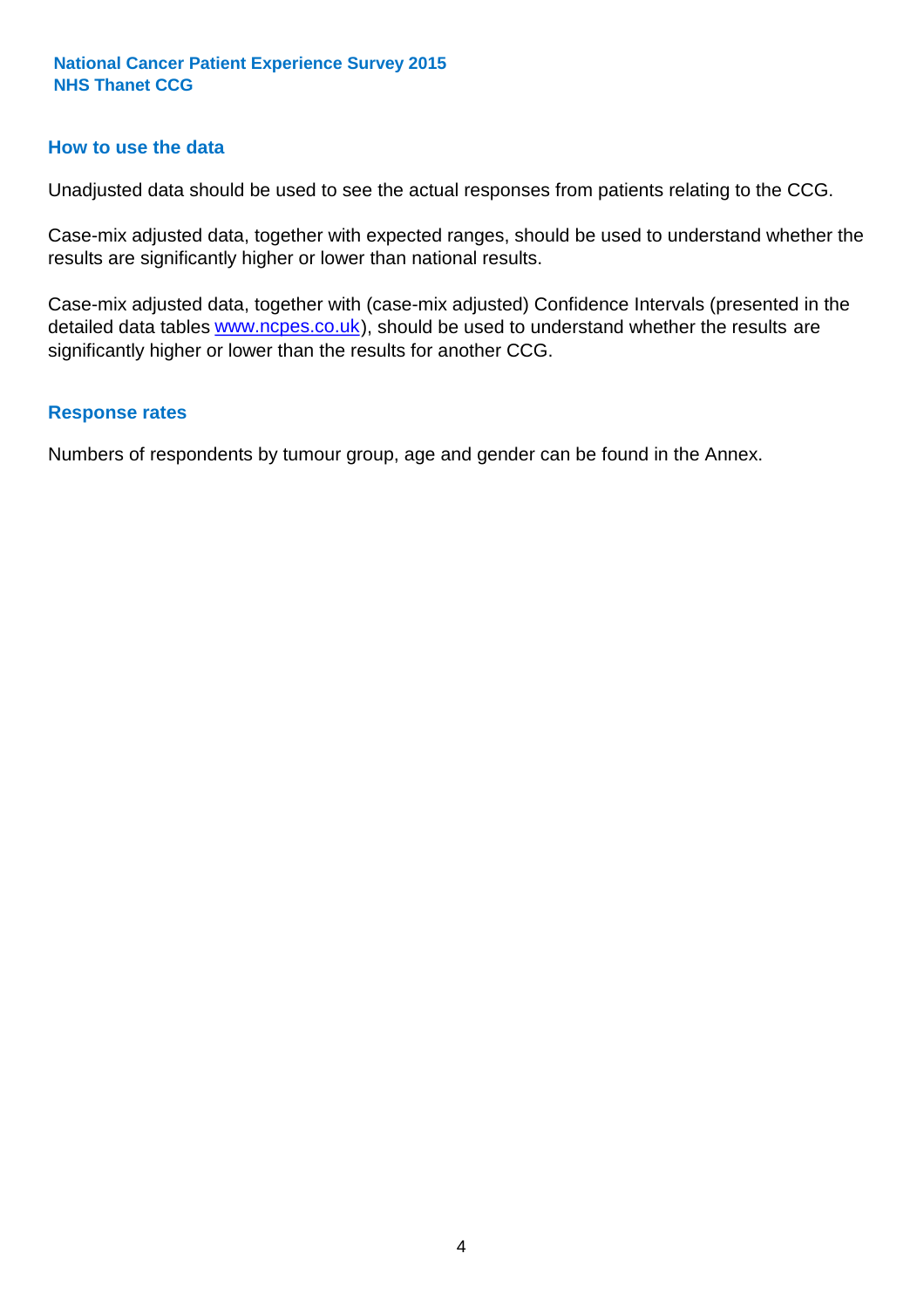#### **Executive Summary**

average rating of 8.6. Asked to rate their care on a scale of zero (very poor) to 10 (very good), respondents gave an

The following questions are included in phase 1 of the Cancer Dashboard developed by Public Health England and NHS England\*:

- **79%** of respondents said that they were definitely involved as much as they wanted to be in decisions about their care and treatment
- **86%** of respondents said that they were given the name of a Clinical Nurse Specialist who would support them through their treatment
- when asked how easy or difficult it had been to contact their Clinical Nurse Specialist 82% of respondents said that it had been 'quite easy' or 'very easy'
- **81%** of respondents said that, overall, they were always treated with dignity and respect they were in hospital
- **95%** of respondents said that hospital staff told them who to contact if they were worried about their condition or treatment after they left hospital
- **55%** of respondents said that they thought the GPs and nurses at their general practice definitely did everything they could to support them while they were having cancer treatment.

Detailed results for these and other questions are set out in the sections that follow.

#### \* www.cancerdata.nhs.uk/dashboard

The questions were selected in discussion with the national Cancer Patient Experience Advisory Group and reflect four key patient experience domains: provision of information; involvement in decisions; care transition; interpersonal relations, respect and dignity. The figures presented above are all case-mix adjusted.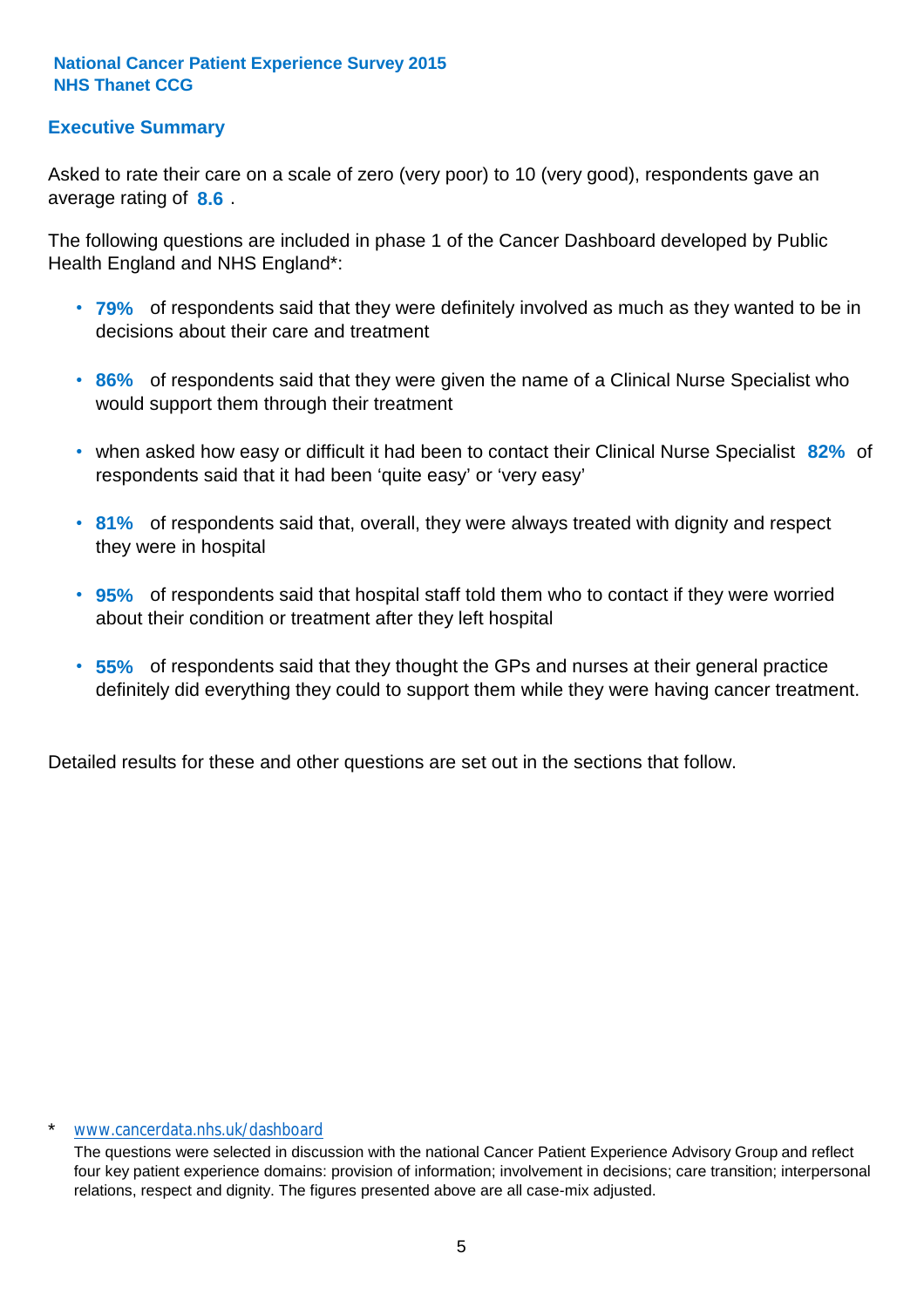# **Questions which scored outside expected range**

|                 |                                                                                            |                                             |                                     | 2015 Case-mix Adjusted              |                                       |                              |
|-----------------|--------------------------------------------------------------------------------------------|---------------------------------------------|-------------------------------------|-------------------------------------|---------------------------------------|------------------------------|
| Question        |                                                                                            | for this<br>respondents<br>Number of<br>600 | Percentage<br>this CCG<br>2015<br>ţ | Lower limit of<br>expected<br>range | Upper limit<br>expected<br>range<br>٩ | National<br>Average<br>Score |
|                 | <b>Diagnostic tests</b>                                                                    |                                             |                                     |                                     |                                       |                              |
| Q <sub>6</sub>  | The length of time waiting for the test to be done was about<br>right                      | 193                                         | 80%                                 | 82%                                 | 91%                                   | 87%                          |
|                 | Finding out what was wrong with you                                                        |                                             |                                     |                                     |                                       |                              |
| Q8              | Patient told they could bring a family member or friend when<br>first told they had cancer | 169                                         | 72%                                 | 73%                                 | 85%                                   | 79%                          |
|                 | Deciding the best treatment for you                                                        |                                             |                                     |                                     |                                       |                              |
| Q14             | Patient given practical advice and support in dealing with side<br>effects of treatment    | 213                                         | 59%                                 | 60%                                 | 73%                                   | 66%                          |
|                 | Hospital care as an inpatient                                                              |                                             |                                     |                                     |                                       |                              |
| Q <sub>37</sub> | Always treated with respect and dignity by staff                                           | 130                                         | 81%                                 | 82%                                 | 93%                                   | 87%                          |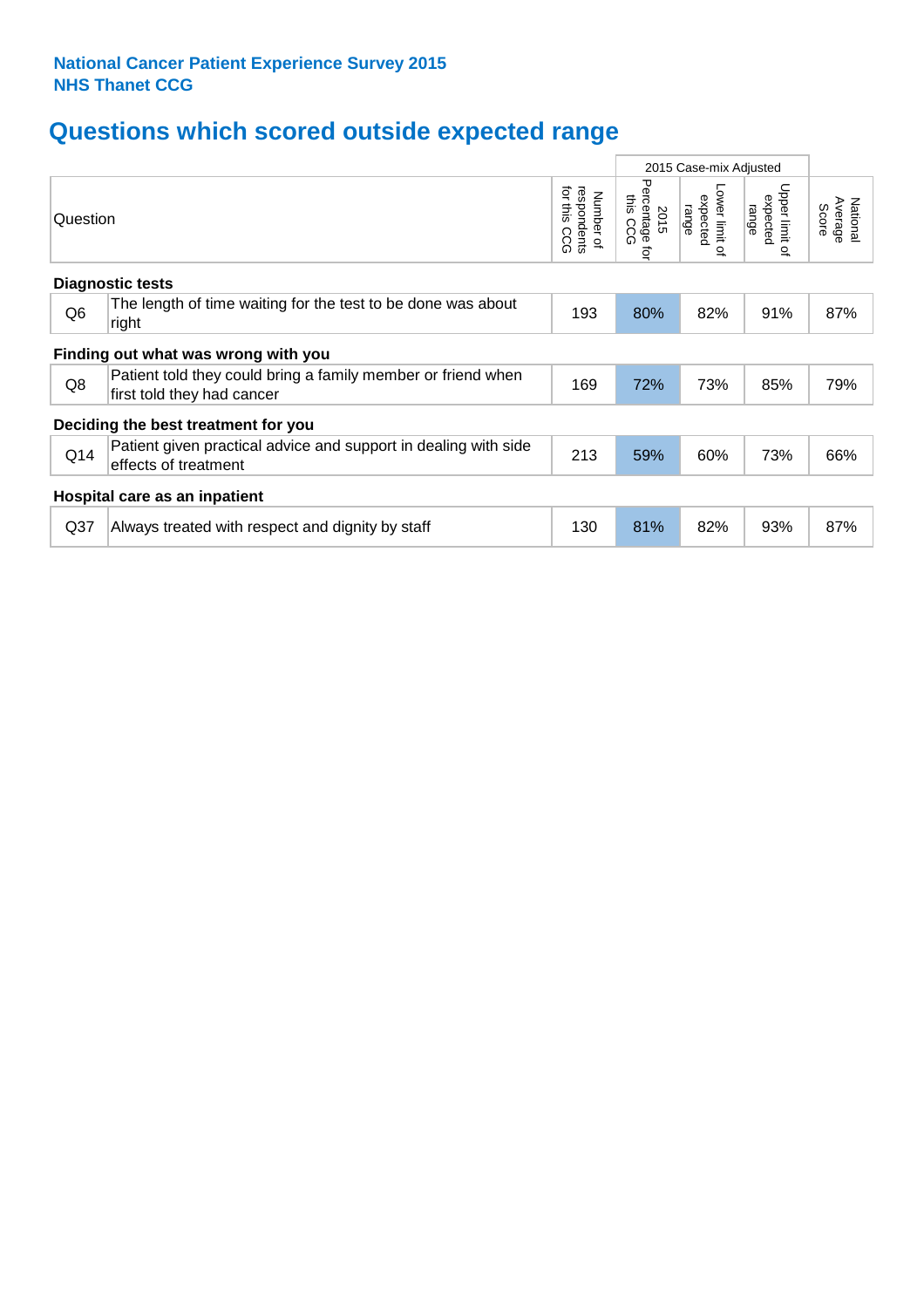### **CCG results**

#### **Seeing your GP**



|    |                                                                |                                         |                             |               | 2015 Case-mix Adjusted     |                            |                           |
|----|----------------------------------------------------------------|-----------------------------------------|-----------------------------|---------------|----------------------------|----------------------------|---------------------------|
|    | Question                                                       | respondents<br>Number<br>$\overline{a}$ | 2015<br>Unadjusted<br>Score | 2015<br>Score | Expected<br>range<br>lower | Expected<br>range<br>nbber | National Average<br>Score |
| Q1 | Saw GP once / twice before being told had to go to<br>hospital | 165                                     | 78%                         | 78%           | 69%                        | 82%                        | 76%                       |
| Q2 | Patient thought they were seen as soon as necessary            | 225                                     | 78%                         | 78%           | 77%                        | 87%                        | 82%                       |

|    |                                                                             |                                                 | No. |
|----|-----------------------------------------------------------------------------|-------------------------------------------------|-----|
|    | Beforehand, did you have all the<br>information you needed about your test? | Yes                                             |     |
| Q5 |                                                                             | No, I would have liked more written information |     |
|    |                                                                             | No, I would have liked more verbal information  |     |
|    |                                                                             | I did not need / want any information           |     |
|    |                                                                             | Don't know / can't remember                     |     |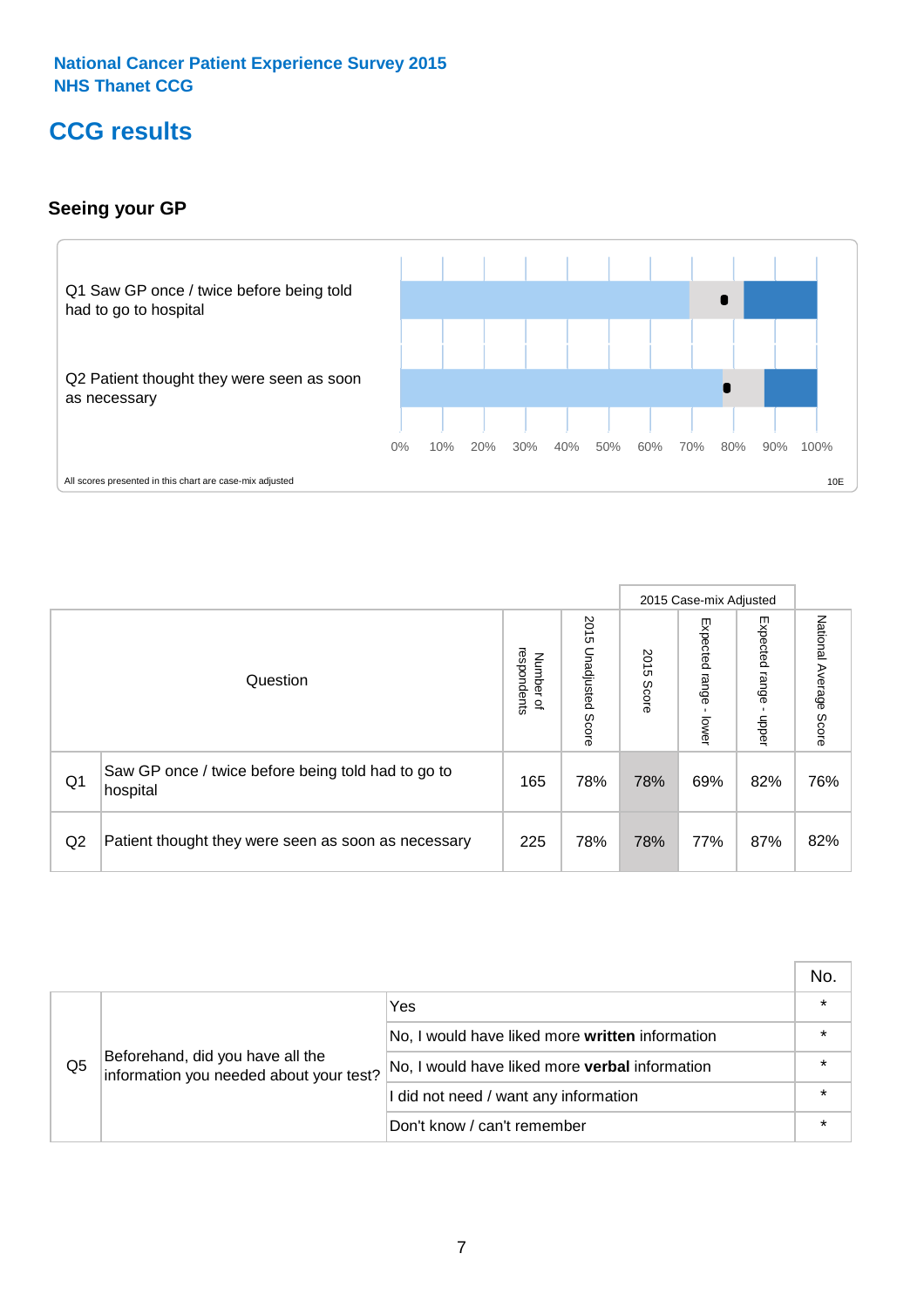#### **Diagnostic tests**



|                |                                                                       |                                       |                             |               | 2015 Case-mix Adjusted       |                         |                           |
|----------------|-----------------------------------------------------------------------|---------------------------------------|-----------------------------|---------------|------------------------------|-------------------------|---------------------------|
|                | Question                                                              | respondents<br>Number<br>$\mathbf{Q}$ | 2015<br>Unadjusted<br>Score | 2015<br>Score | Expected<br>I range<br>lower | Expected range<br>nbber | National Average<br>Score |
| Q <sub>6</sub> | The length of time waiting for the test to be done was<br>about right | 193                                   | 80%                         | 80%           | 82%                          | 91%                     | 87%                       |
| Q7             | Given complete explanation of test results in<br>understandable way   | 198                                   | 77%                         | 78%           | 73%                          | 84%                     | 79%                       |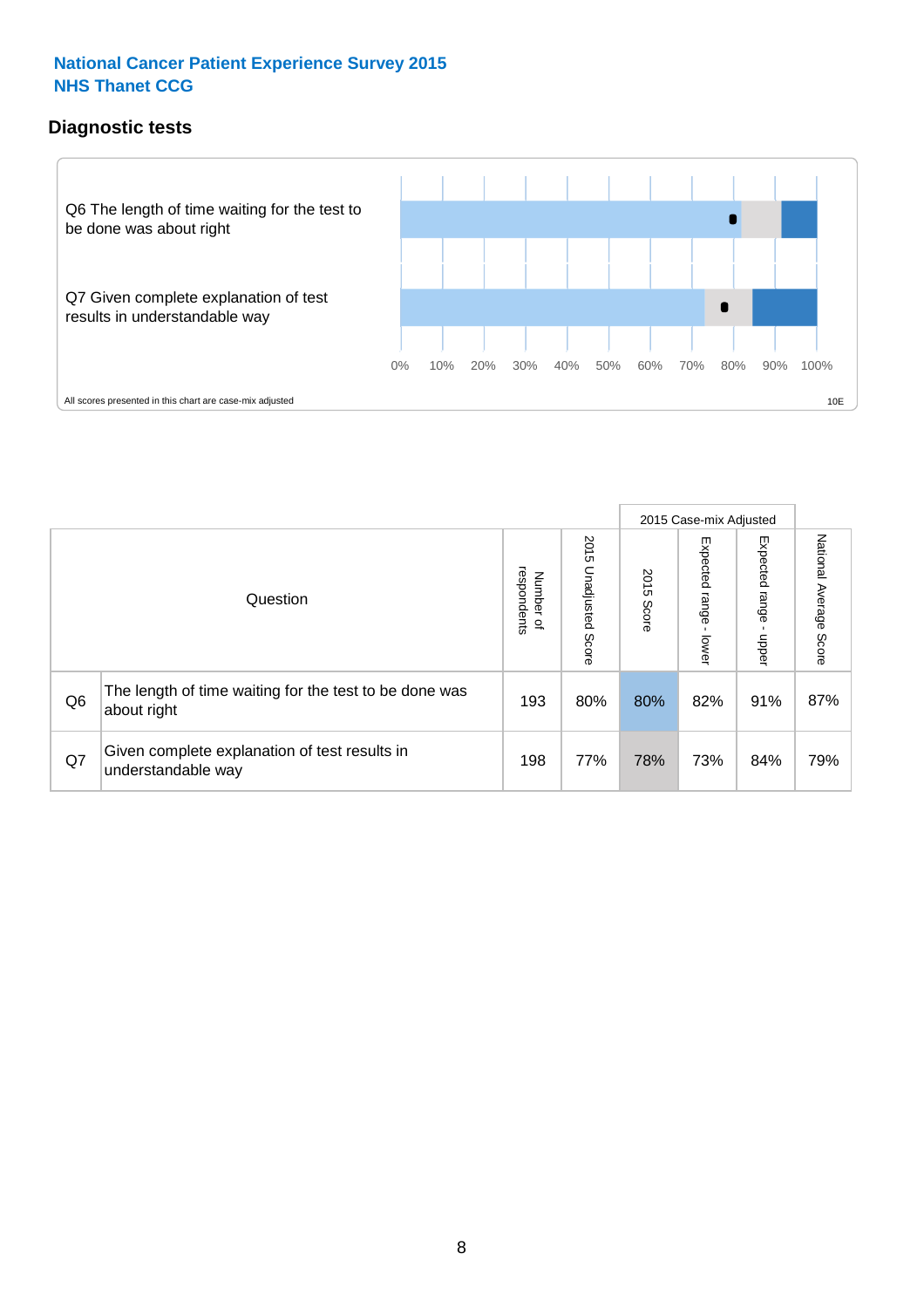#### **Finding out what was wrong with you**



|                |                                                                                            |                          |                          |               | 2015 Case-mix Adjusted                  |                                           |                        |
|----------------|--------------------------------------------------------------------------------------------|--------------------------|--------------------------|---------------|-----------------------------------------|-------------------------------------------|------------------------|
|                | Question                                                                                   | respondents<br>Number of | 2015<br>Unadjusted Score | 2015<br>Score | Expected range<br>$\mathbf{r}$<br>lower | Expected range<br>$\blacksquare$<br>nbber | National Average Score |
| Q8             | Patient told they could bring a family member or friend<br>when first told they had cancer | 169                      | 73%                      | 72%           | 73%                                     | 85%                                       | 79%                    |
| Q <sub>9</sub> | Patient felt they were told sensitively that they had cancer                               | 221                      | 81%                      | 81%           | 79%                                     | 89%                                       | 84%                    |
| Q10            | Patient completely understood the explanation of what<br>was wrong                         | 221                      | 72%                      | 72%           | 67%                                     | 79%                                       | 73%                    |
| Q11            | Patient given easy to understand written information<br>about the type of cancer they had  | 186                      | 69%                      | 69%           | 65%                                     | 78%                                       | 72%                    |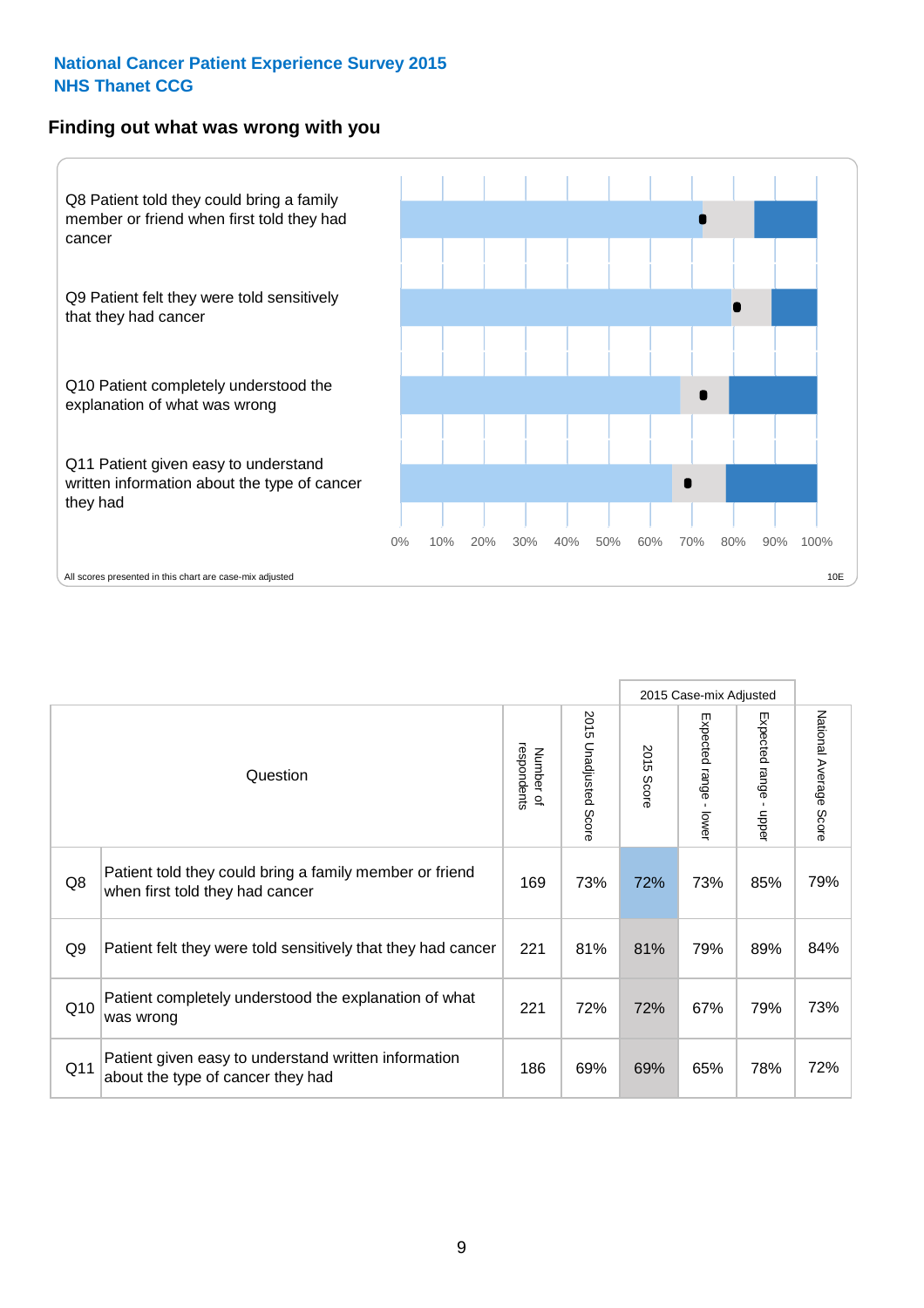#### **Finding out what was wrong with you**



|          |                                                                                         |                          |                                 |               | 2015 Case-mix Adjusted                    |                        |                        |
|----------|-----------------------------------------------------------------------------------------|--------------------------|---------------------------------|---------------|-------------------------------------------|------------------------|------------------------|
| Question |                                                                                         | Number of<br>respondents | 2015<br><b>Unadjusted Score</b> | 2015<br>Score | Expected range<br>$\blacksquare$<br>lower | Expected range - upper | National Average Score |
| Q12      | Patient felt that treatment options were completely<br>explained                        | 193                      | 83%                             | 83%           | 77%                                       | 88%                    | 83%                    |
| Q13      | Possible side effects explained in an understandable way                                | 212                      | 73%                             | 72%           | 67%                                       | 79%                    | 73%                    |
| Q14      | Patient given practical advice and support in dealing with<br>side effects of treatment | 213                      | 59%                             | 59%           | 60%                                       | 73%                    | 66%                    |
| Q15      | Patient definitely told about side effects that could affect<br>them in the future      | 197                      | 51%                             | 50%           | 47%                                       | 61%                    | 54%                    |
| Q16      | Patient definitely involved in decisions about care and<br>treatment                    | 208                      | 79%                             | 79%           | 72%                                       | 83%                    | 78%                    |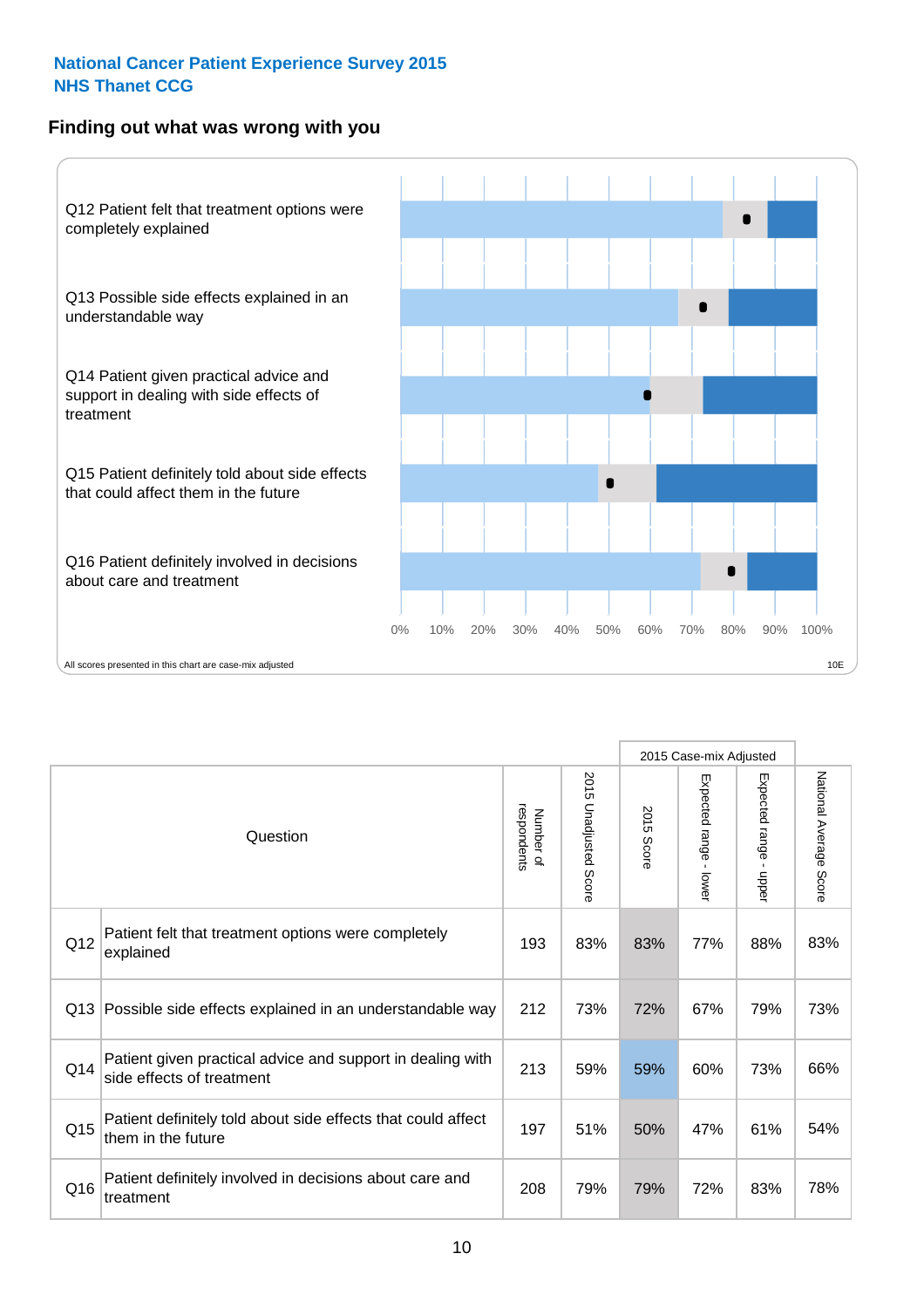#### **Clinical Nurse Specialist**



|     |                                                                                     |                          |                       |               | 2015 Case-mix Adjusted  |                         |                           |
|-----|-------------------------------------------------------------------------------------|--------------------------|-----------------------|---------------|-------------------------|-------------------------|---------------------------|
|     | Question                                                                            | respondents<br>Number of | 2015 Unadjusted Score | 2015<br>Score | Expected range<br>lower | Expected range<br>nbber | National Average<br>Score |
| Q17 | Patient given the name of the CNS who would support<br>them through their treatment | 211                      | 86%                   | 86%           | 86%                     | 94%                     | 90%                       |
| Q18 | Patient found it easy to contact their CNS                                          | 159                      | 82%                   | 82%           | 81%                     | 92%                     | 87%                       |
| Q19 | Get understandable answers to important questions all or<br>most of the time        | 149                      | 85%                   | 86%           | 83%                     | 94%                     | 89%                       |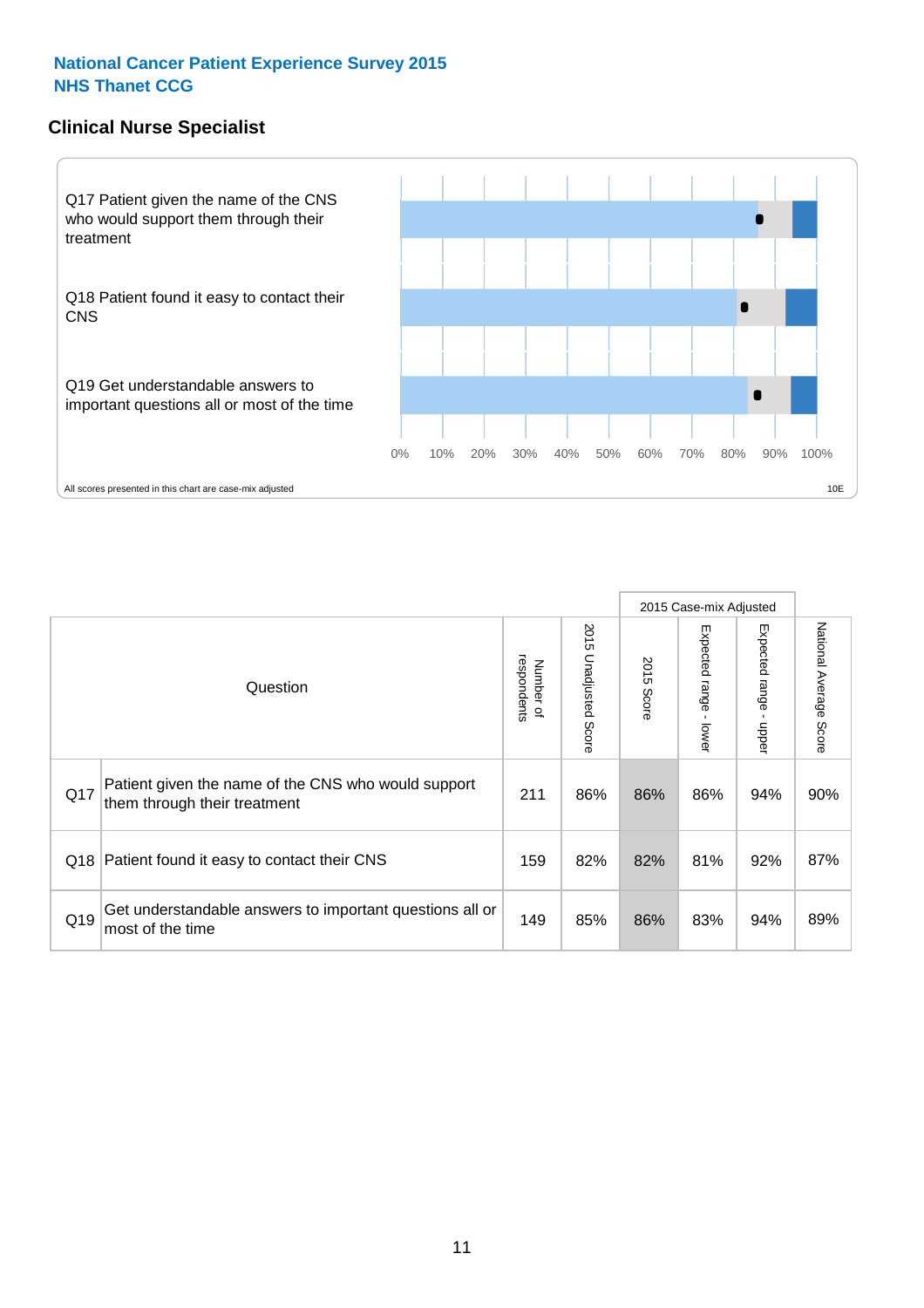#### **Support for people with cancer**



|                 |                                                                                            |                          |                                 |               | 2015 Case-mix Adjusted                    |                                           |                        |
|-----------------|--------------------------------------------------------------------------------------------|--------------------------|---------------------------------|---------------|-------------------------------------------|-------------------------------------------|------------------------|
|                 | Question                                                                                   | respondents<br>Number of | 2015<br><b>Unadjusted Score</b> | 2015<br>Score | Expected range<br>$\blacksquare$<br>lower | Expected range<br>$\blacksquare$<br>nbber | National Average Score |
| Q20             | Hospital staff gave information about support groups                                       | 158                      | 79%                             | 79%           | 77%                                       | 89%                                       | 83%                    |
| Q <sub>21</sub> | Hospital staff gave information about impact cancer could<br>have on day to day activities | 148                      | 80%                             | 80%           | 74%                                       | 87%                                       | 81%                    |
| Q22             | Hospital staff gave information on getting financial help                                  | 131                      | 53%                             | 54%           | 46%                                       | 63%                                       | 55%                    |
| Q <sub>23</sub> | Hospital staff told patient they could get free prescriptions                              | 107                      | 72%                             | 73%           | 73%                                       | 88%                                       | 80%                    |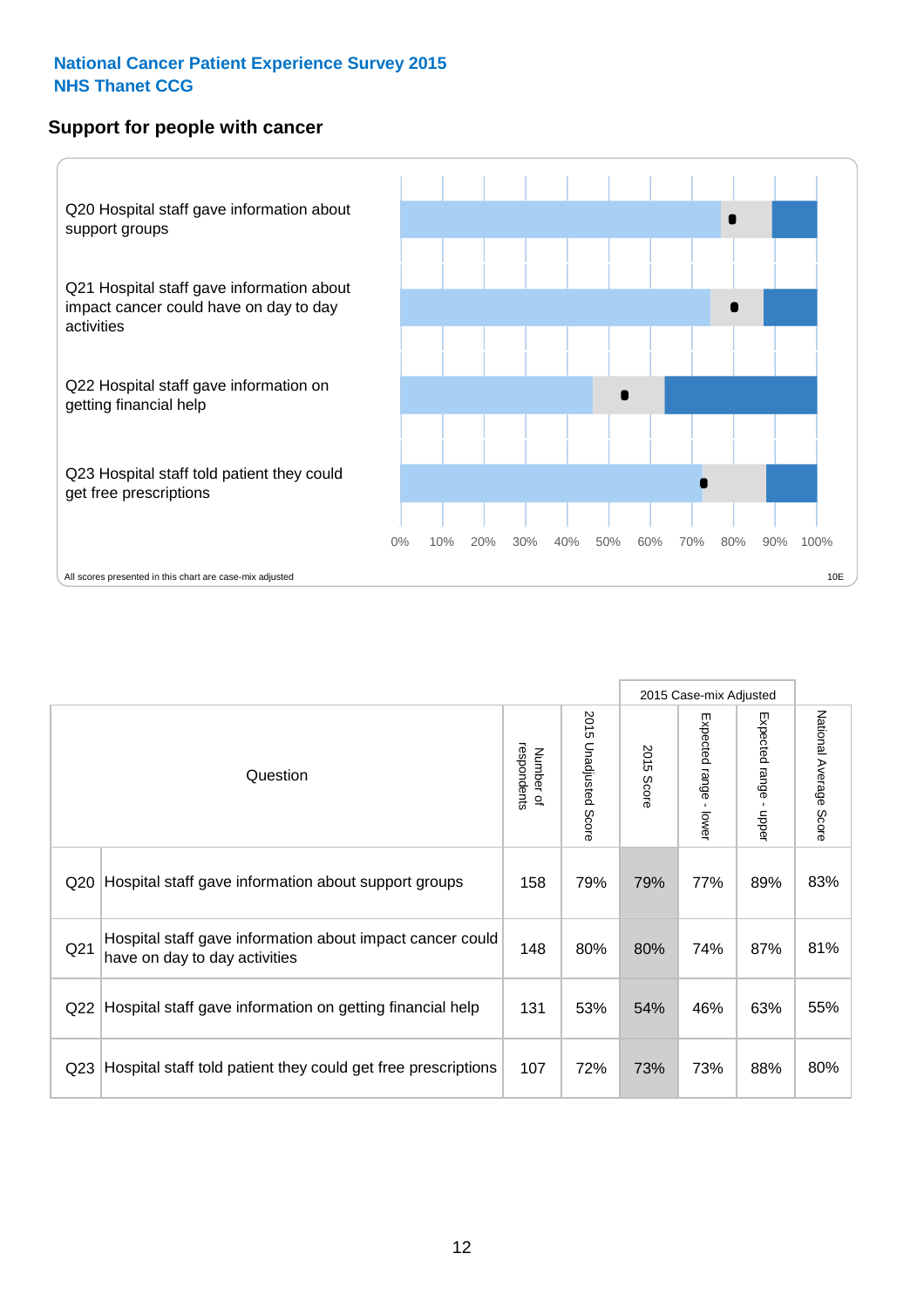### **Operations**



|     |                                                                 |                                         |                             |               | 2015 Case-mix Adjusted     |                           |                              |
|-----|-----------------------------------------------------------------|-----------------------------------------|-----------------------------|---------------|----------------------------|---------------------------|------------------------------|
|     | Question                                                        | respondents<br>Number<br>$\overline{a}$ | 2015<br>Unadjusted<br>Score | 2015<br>Score | Expected<br>range<br>lower | Expected<br>range<br>ddoe | National<br>Average<br>Score |
| Q26 | Staff explained how operation had gone in<br>understandable way | 112                                     | 78%                         | 78%           | 70%                        | 85%                       | 78%                          |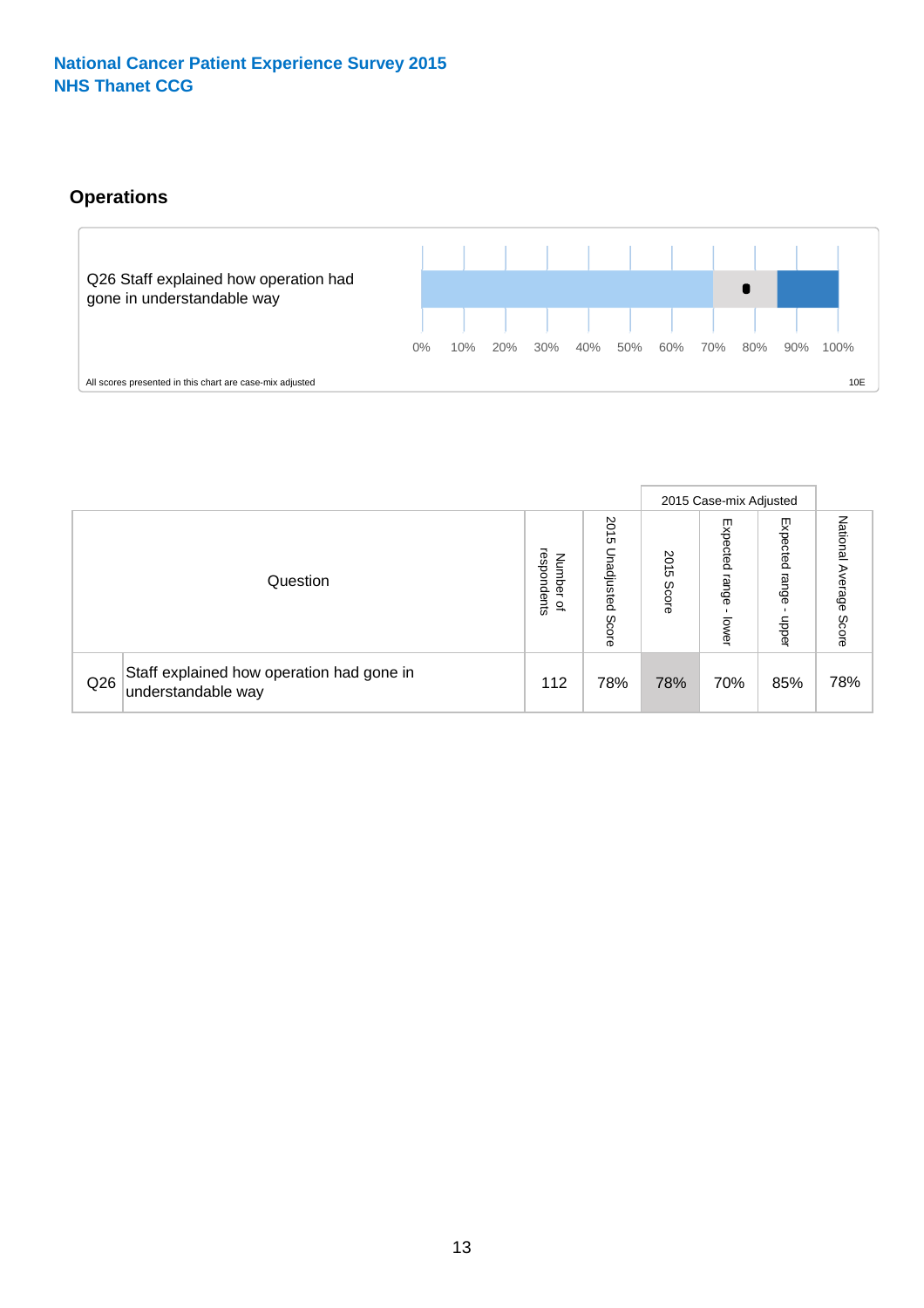#### **Hospital care as an inpatient (Part 1 of 3)**



All scores presented in this chart are case-mix adjusted  $10E$ 

|                 |                                                                                           |                          |                       |                      | 2015 Case-mix Adjusted                    |                                           |                        |
|-----------------|-------------------------------------------------------------------------------------------|--------------------------|-----------------------|----------------------|-------------------------------------------|-------------------------------------------|------------------------|
|                 | Question                                                                                  | respondents<br>Number of | 2015 Unadjusted Score | 2015<br><b>Score</b> | Expected range<br>$\blacksquare$<br>lower | Expected range<br>$\blacksquare$<br>nbber | National Average Score |
| Q28             | Groups of doctors or nurses did not talk in front of patient<br>as if they were not there | 129                      | 78%                   | 79%                  | 75%                                       | 88%                                       | 81%                    |
| Q29             | Patient had confidence and trust in all doctors treating<br>them                          | 130                      | 83%                   | 83%                  | 78%                                       | 90%                                       | 84%                    |
| Q30             | Patient's family or someone close definitely had<br>opportunity to talk to doctor         | 113                      | 71%                   | 71%                  | 64%                                       | 80%                                       | 72%                    |
| Q <sub>31</sub> | Patient had confidence and trust in all ward nurses                                       | 130                      | 72%                   | 72%                  | 65%                                       | 80%                                       | 72%                    |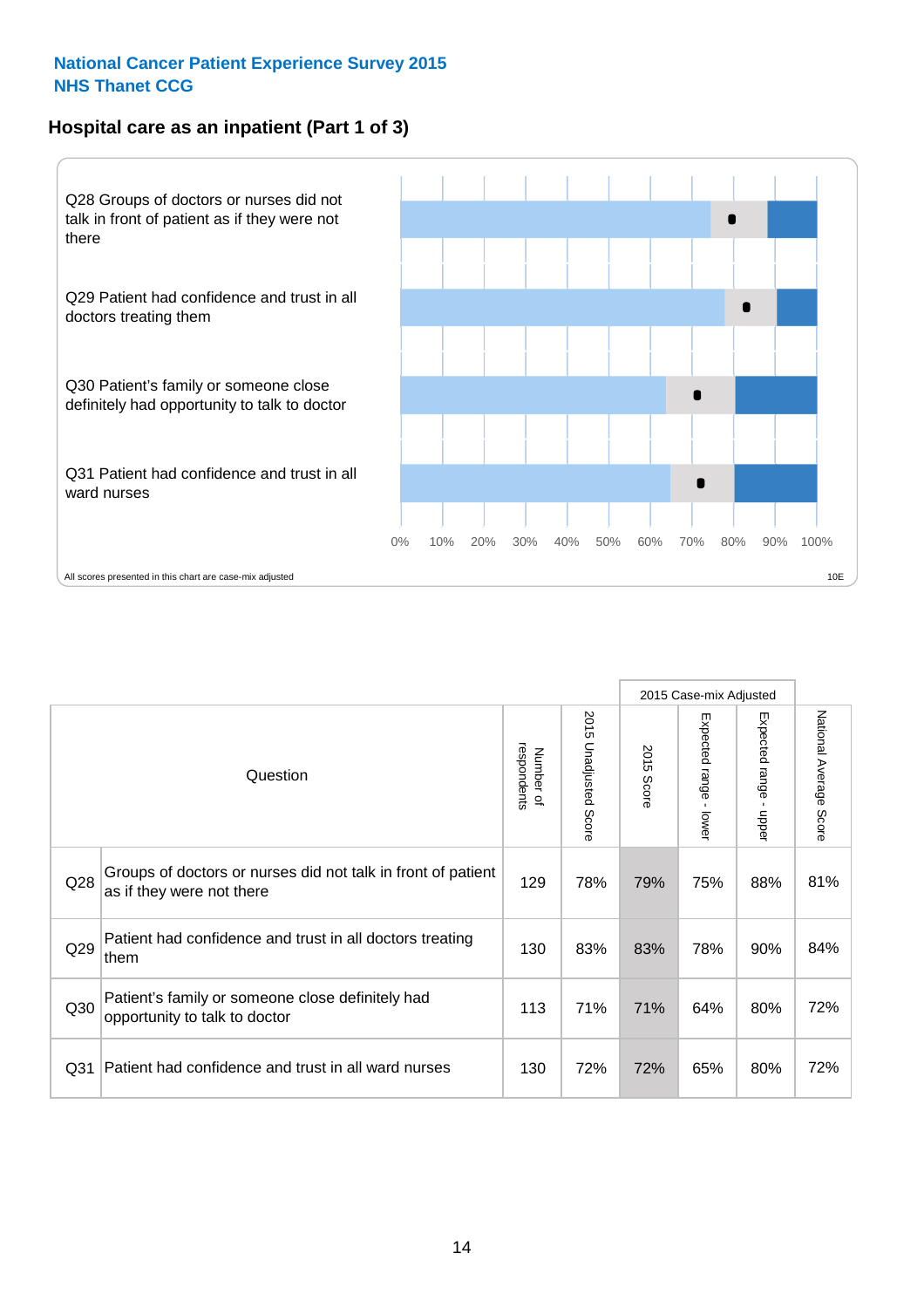#### **Hospital care as an inpatient (Part 2 of 3)**



|                 |                                                                         |                          |                                 |               | 2015 Case-mix Adjusted    |                                           |                        |
|-----------------|-------------------------------------------------------------------------|--------------------------|---------------------------------|---------------|---------------------------|-------------------------------------------|------------------------|
|                 | Question                                                                | respondents<br>Number of | 2015<br><b>Unadjusted Score</b> | 2015<br>Score | Expected range -<br>lower | Expected range<br>$\blacksquare$<br>nbber | National Average Score |
| Q <sub>32</sub> | Always / nearly always enough nurses on duty                            | 129                      | 66%                             | 66%           | 58%                       | 74%                                       | 66%                    |
| Q <sub>33</sub> | All staff asked patient what name they preferred to be<br>called by     | 127                      | 62%                             | 61%           | 55%                       | 78%                                       | 67%                    |
| Q34             | Always given enough privacy when discussing condition<br>or treatment   | 130                      | 80%                             | 80%           | 79%                       | 91%                                       | 85%                    |
| Q35             | Patient was able to discuss worries or fears with staff<br>during visit | 88                       | 51%                             | 51%           | 41%                       | 62%                                       | 52%                    |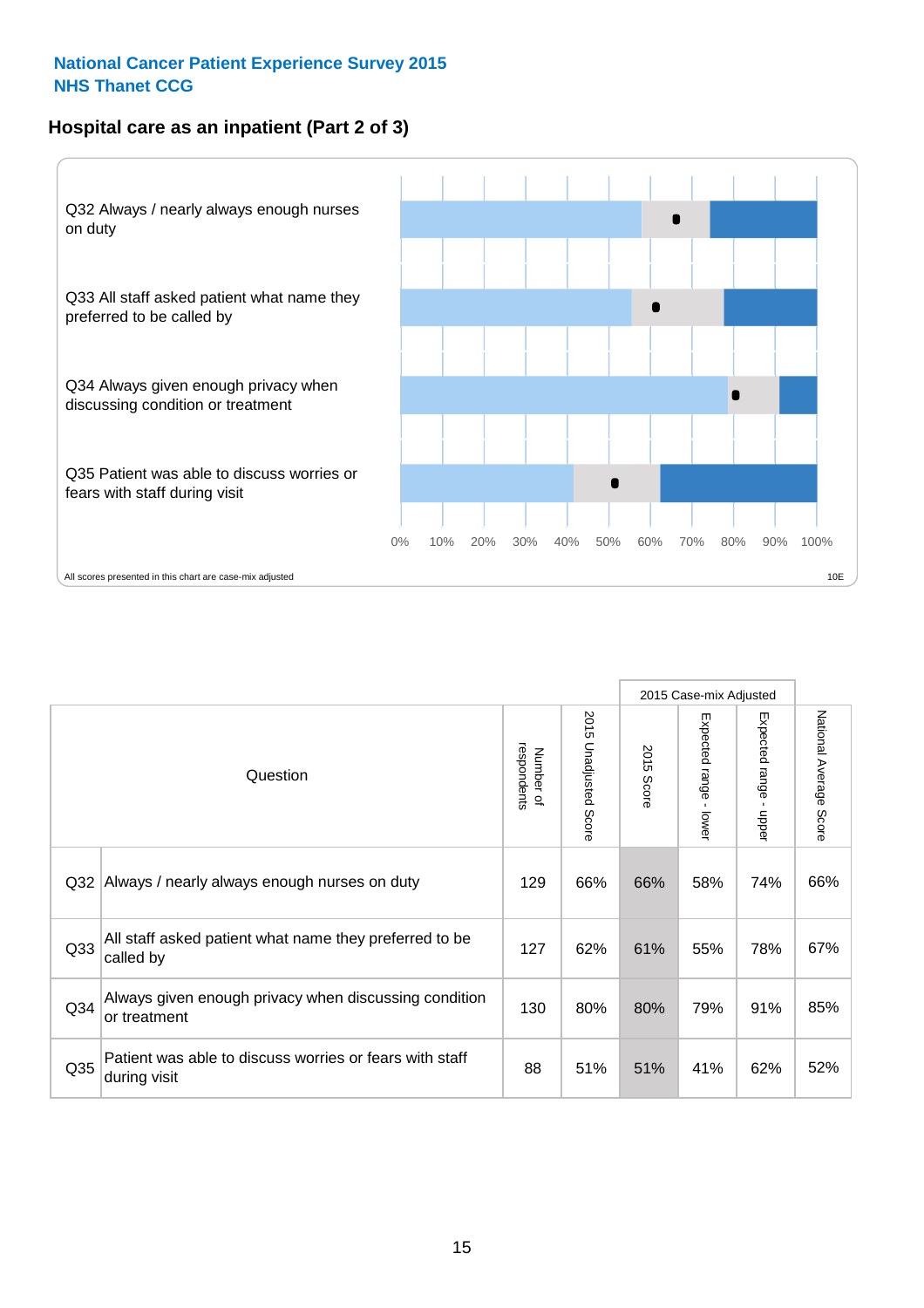#### **Hospital care as an inpatient (Part 3 of 3)**



|                 |                                                                                     |                          |                                 |               | 2015 Case-mix Adjusted  |                                           |                        |
|-----------------|-------------------------------------------------------------------------------------|--------------------------|---------------------------------|---------------|-------------------------|-------------------------------------------|------------------------|
|                 | Question                                                                            | respondents<br>Number of | 2015<br><b>Unadjusted Score</b> | 2015<br>Score | Expected range<br>lower | Expected range<br>$\blacksquare$<br>nbber | National Average Score |
| Q36             | Hospital staff definitely did everything to help control pain                       | 115                      | 80%                             | 80%           | 77%                     | 91%                                       | 84%                    |
| Q <sub>37</sub> | Always treated with respect and dignity by staff                                    | 130                      | 81%                             | 81%           | 82%                     | 93%                                       | 87%                    |
| Q38             | Given clear written information about what should / should<br>not do post discharge | 117                      | 85%                             | 85%           | 78%                     | 91%                                       | 84%                    |
| Q39             | Staff told patient who to contact if worried post discharge                         | 122                      | 94%                             | 95%           | 89%                     | 98%                                       | 94%                    |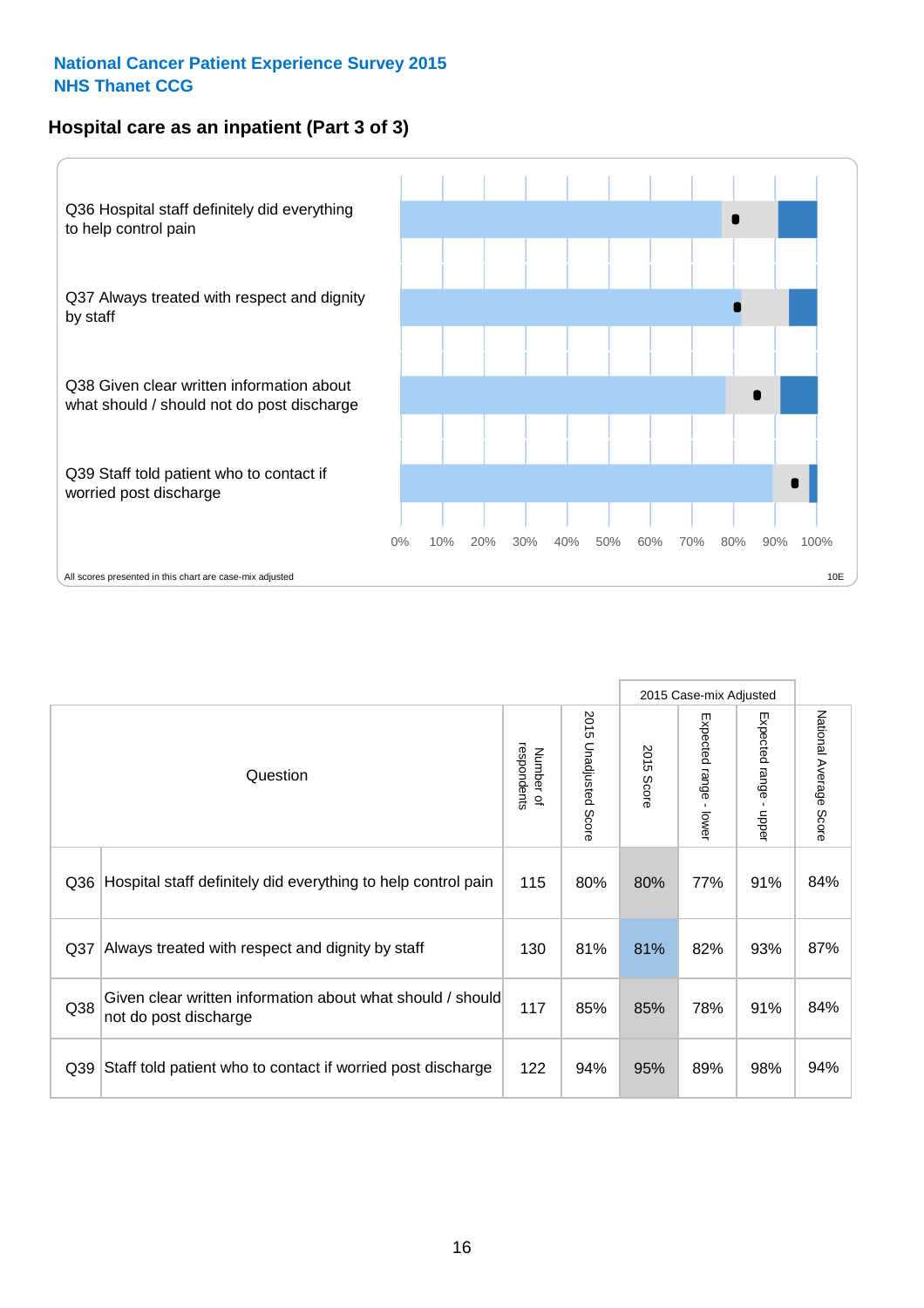#### **Hospital care as a day patient / outpatient (Part 1 of 2)**



|     |                                                                                    |                          |                                 | 2015 Case-mix Adjusted |                                           |                                           |                        |
|-----|------------------------------------------------------------------------------------|--------------------------|---------------------------------|------------------------|-------------------------------------------|-------------------------------------------|------------------------|
|     | Question                                                                           | respondents<br>Number of | 2015<br><b>Unadjusted Score</b> | 2015<br>Score          | Expected range<br>$\blacksquare$<br>lower | Expected range<br>$\blacksquare$<br>nbber | National Average Score |
| Q41 | Patient was able to discuss worries or fears with staff<br>during visit            | 169                      | 73%                             | 72%                    | 63%                                       | 77%                                       | 70%                    |
| Q42 | Doctor had the right notes and other documentation with<br>them                    | 201                      | 96%                             | 96%                    | 93%                                       | 98%                                       | 96%                    |
| Q44 | Beforehand patient had all information needed about<br>radiotherapy treatment      | 55                       | 85%                             | 86%                    | 77%                                       | 95%                                       | 86%                    |
| Q45 | Patient given understandable information about whether<br>radiotherapy was working | 40                       | 58%                             | 58%                    | 44%                                       | 75%                                       | 60%                    |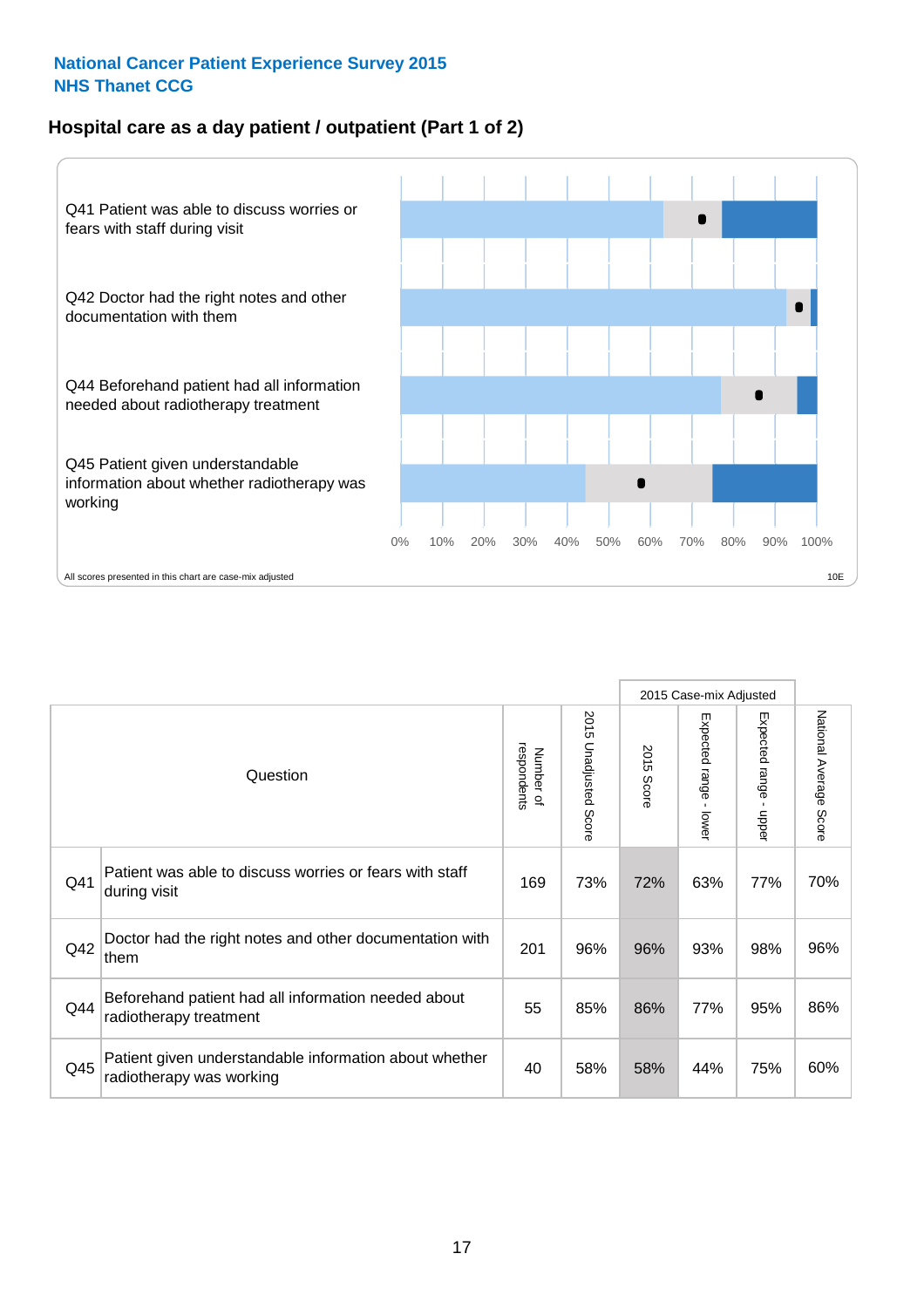#### **Hospital care as a day patient / outpatient (Part 2 of 2)**



|     |                                                                                    |                                       |                             | 2015 Case-mix Adjusted |                              |                         |                           |
|-----|------------------------------------------------------------------------------------|---------------------------------------|-----------------------------|------------------------|------------------------------|-------------------------|---------------------------|
|     | Question                                                                           | respondents<br>Number<br>$\mathbf{Q}$ | 2015<br>Unadjusted<br>Score | 2015<br>Score          | Expected<br>I range<br>lower | Expected range<br>nbber | National Average<br>Score |
| Q47 | Beforehand patient had all information needed about<br>chemotherapy treatment      | 127                                   | 80%                         | 81%                    | 78%                          | 91%                     | 84%                       |
| Q48 | Patient given understandable information about whether<br>chemotherapy was working | 109                                   | 68%                         | 68%                    | 59%                          | 77%                     | 68%                       |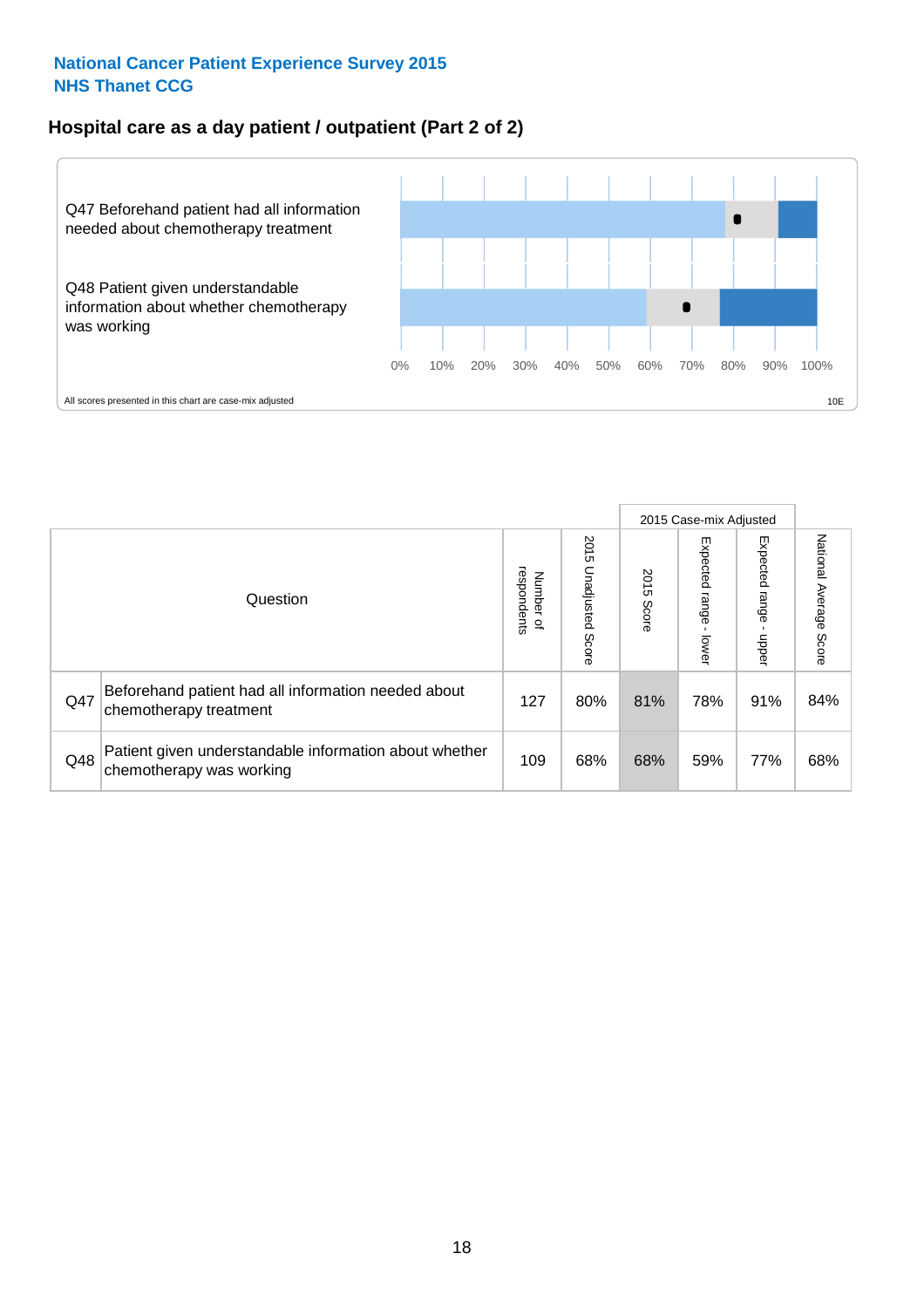#### **Home care and support**



All scores presented in this chart are case-mix adjusted

|                 |                                                                                                     |                          |                          | 2015 Case-mix Adjusted |                         |                         |                        |
|-----------------|-----------------------------------------------------------------------------------------------------|--------------------------|--------------------------|------------------------|-------------------------|-------------------------|------------------------|
|                 | Question                                                                                            | respondents<br>Number of | 2015<br>Unadjusted Score | 2015<br>Score          | Expected range<br>lower | Expected range<br>nbber | National Average Score |
| Q49             | Hospital staff gave family or someone close all the<br>information needed to help with care at home | 185                      | 59%                      | 59%                    | 50%                     | 65%                     | 58%                    |
| Q50             | Patient definitely given enough support from health or<br>social services during treatment          | 123                      | 54%                      | 54%                    | 44%                     | 63%                     | 54%                    |
| Q <sub>51</sub> | Patient definitely given enough support from health or<br>social services after treatment           | 61                       | 43%                      | 43%                    | 32%                     | 57%                     | 45%                    |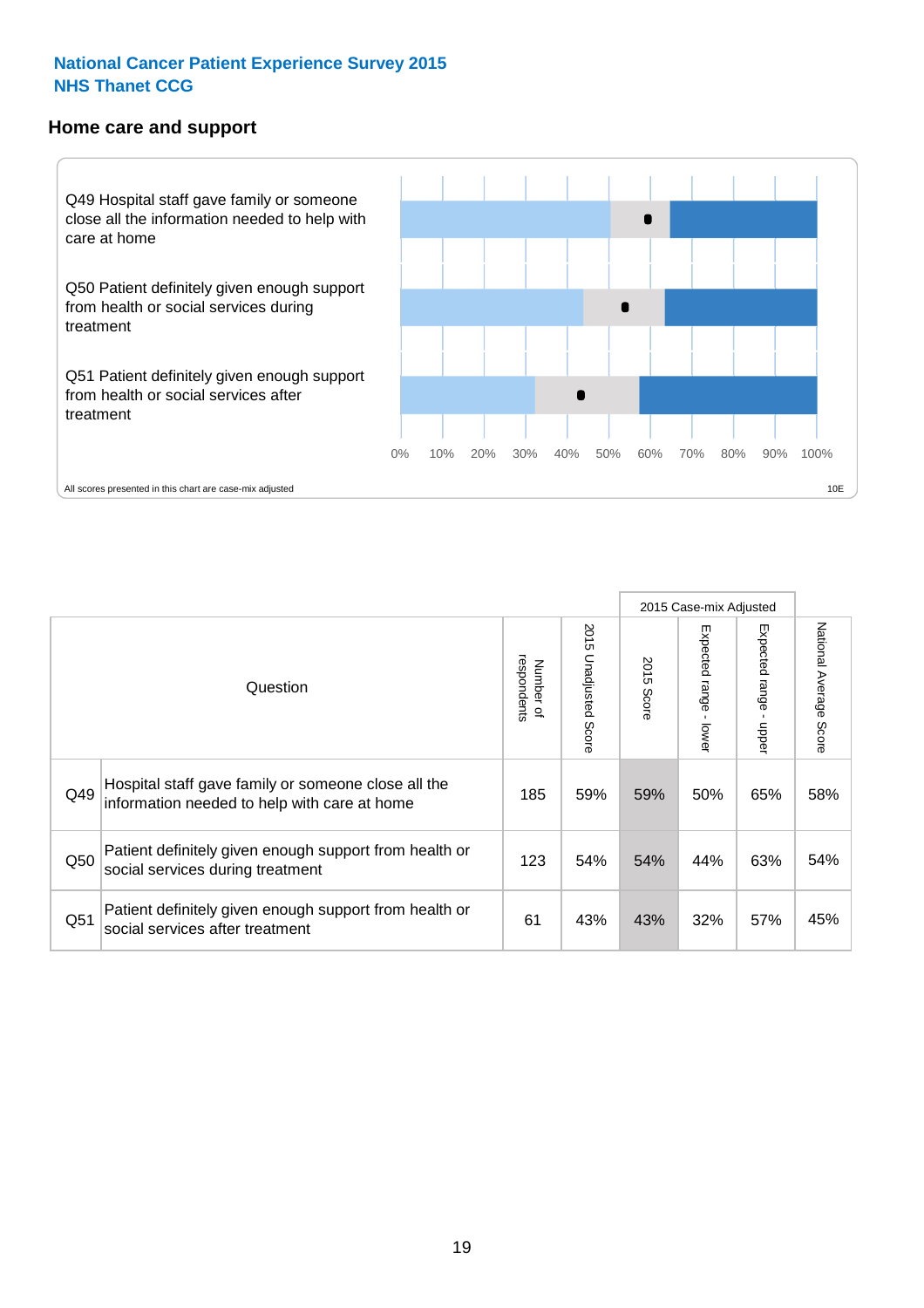#### **Care from your general practice**



|     |                                                                           |                                       |                             |               | 2015 Case-mix Adjusted       |                            |                           |
|-----|---------------------------------------------------------------------------|---------------------------------------|-----------------------------|---------------|------------------------------|----------------------------|---------------------------|
|     | Question                                                                  | respondents<br>Number<br>$\mathbf{Q}$ | 2015<br>Unadjusted<br>Score | 2015<br>Score | Expected<br>l range<br>lower | Expected<br>range<br>dpper | National Average<br>Score |
| Q52 | GP given enough information about patient's condition<br>and treatment    | 189                                   | 93%                         | 93%           | 92%                          | 98%                        | 95%                       |
| Q53 | Practice staff definitely did everything they could to<br>support patient | 152                                   | 55%                         | 55%           | 55%                          | 70%                        | 63%                       |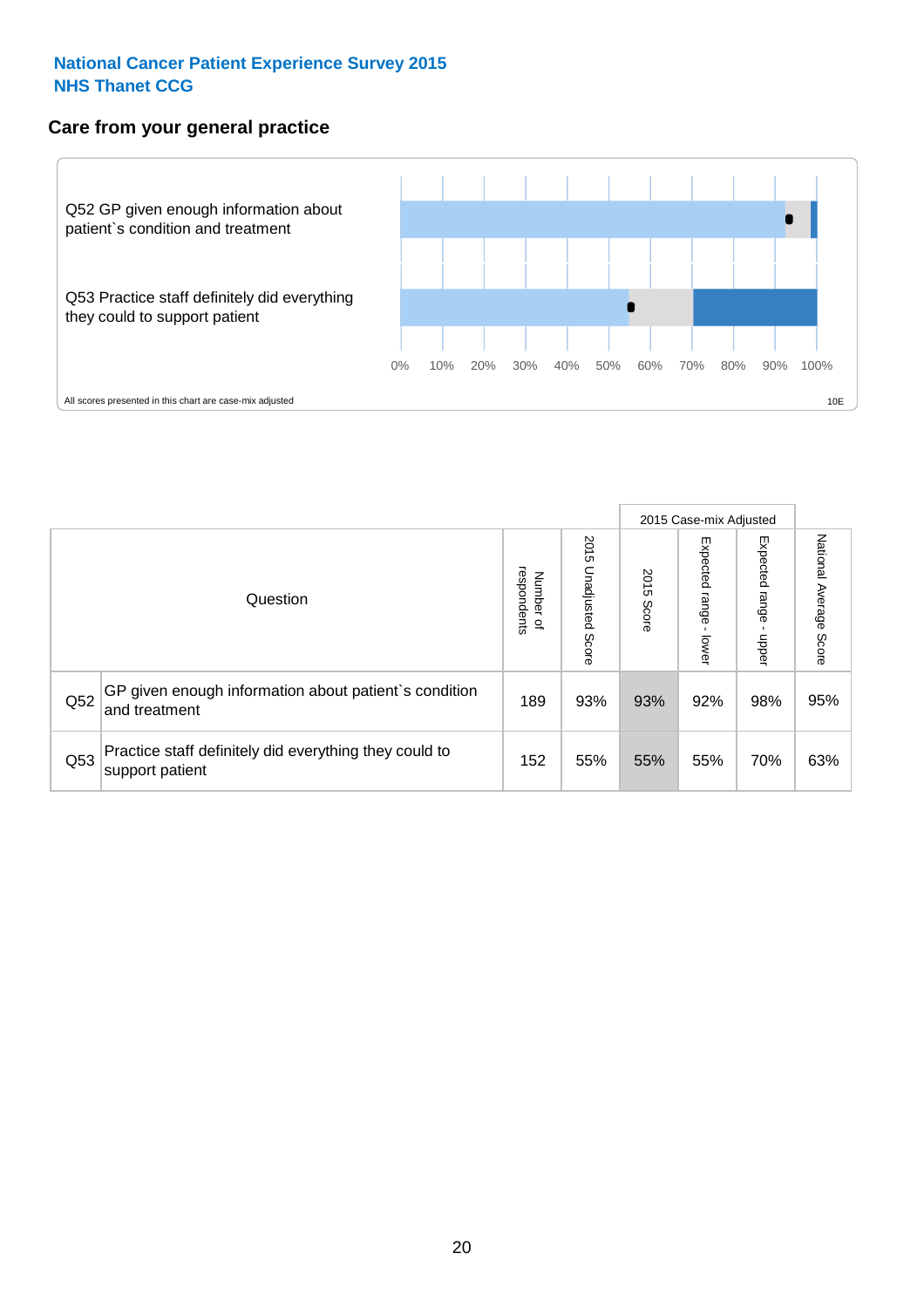#### **Your overall NHS care (Part 1 of 2)**



|     |                                                                    |                          |                                 | 2015 Case-mix Adjusted |                                           |                                           |                        |
|-----|--------------------------------------------------------------------|--------------------------|---------------------------------|------------------------|-------------------------------------------|-------------------------------------------|------------------------|
|     | Question                                                           | respondents<br>Number of | 2015<br><b>Unadjusted Score</b> | 2015<br>Score          | Expected range<br>$\blacksquare$<br>lower | Expected range<br>$\blacksquare$<br>nbber | National Average Score |
| Q54 | Hospital and community staff always worked well together           | 217                      | 58%                             | 57%                    | 54%                                       | 68%                                       | 61%                    |
| Q55 | Patient given a care plan                                          | 160                      | 27%                             | 26%                    | 26%                                       | 40%                                       | 33%                    |
| Q56 | Overall the administration of the care was very good /<br>good     | 222                      | 88%                             | 88%                    | 85%                                       | 93%                                       | 89%                    |
| Q57 | Length of time for attending clinics and appointments was<br>right | 220                      | 74%                             | 74%                    | 58%                                       | 74%                                       | 66%                    |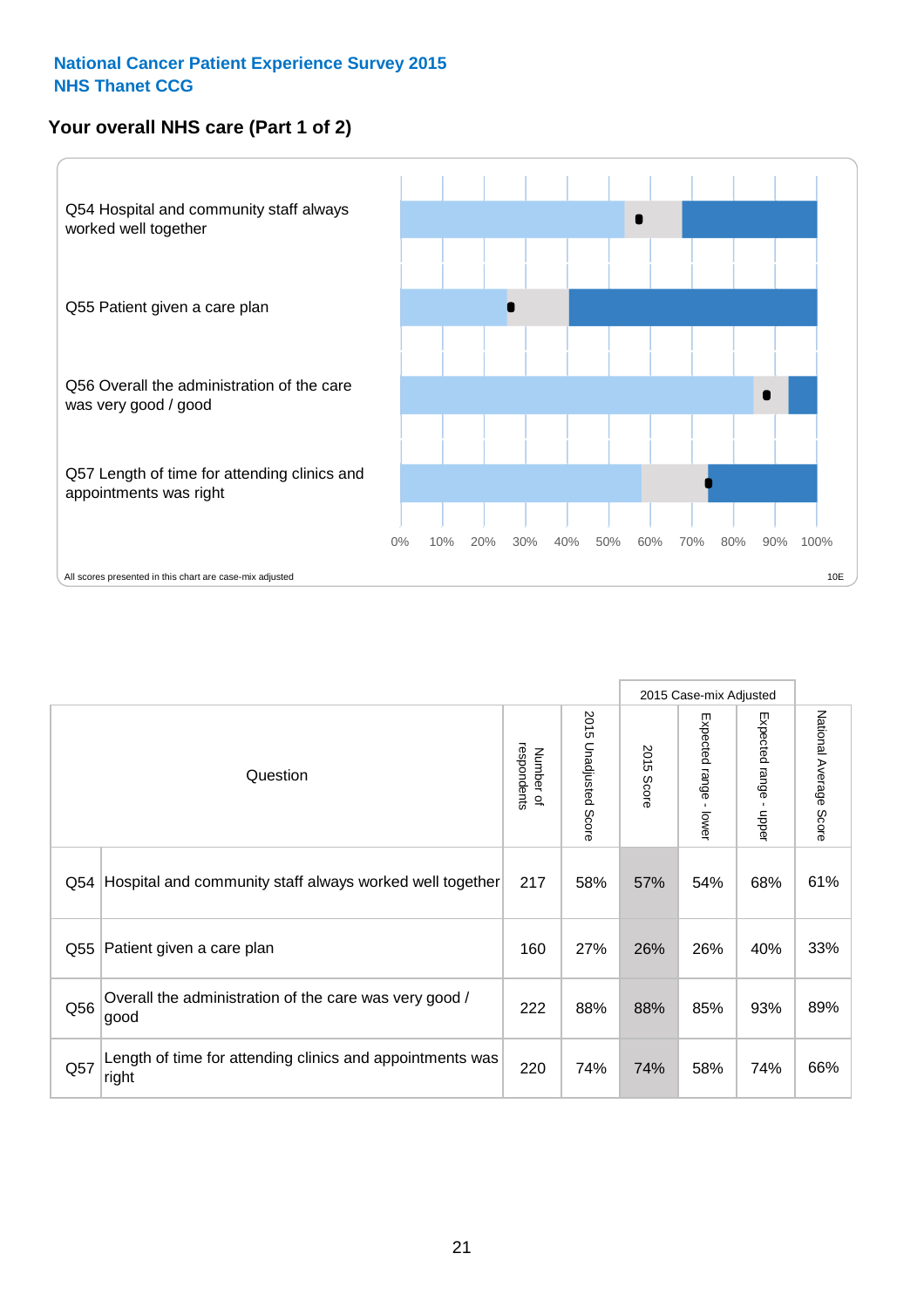#### **Your overall NHS care (Part 2 of 2)**



|     |                                                       |                                   |                             |               | 2015 Case-mix Adjusted     |                            |                        |
|-----|-------------------------------------------------------|-----------------------------------|-----------------------------|---------------|----------------------------|----------------------------|------------------------|
|     | Question                                              | respondents<br>Number<br>$\Omega$ | 2015<br>Unadjusted<br>Score | 2015<br>Score | Expected<br>range<br>lower | Expected<br>range<br>nbber | National Average Score |
| Q58 | Taking part in cancer research discussed with patient | 214                               | 28%                         | 27%           | 20%                        | 36%                        | 28%                    |



|     |                                                                        |                                              |                             |               |                                         | 2015 Case-mix Adjusted                   |                              |
|-----|------------------------------------------------------------------------|----------------------------------------------|-----------------------------|---------------|-----------------------------------------|------------------------------------------|------------------------------|
|     | Question                                                               | respondents<br>Number<br>$\overline{\sigma}$ | 2015<br>Jnadjusted<br>Score | 2015<br>Score | OWer<br>limit<br>range<br>₽<br>expected | Upper<br>limit<br>range<br>õ<br>expected | National<br>Average<br>Score |
| Q59 | Patient's average rating of care scored from very poor to<br>very good | 217                                          | 8.6                         | 8.6           | 8.5                                     | 8.9                                      | 8.7                          |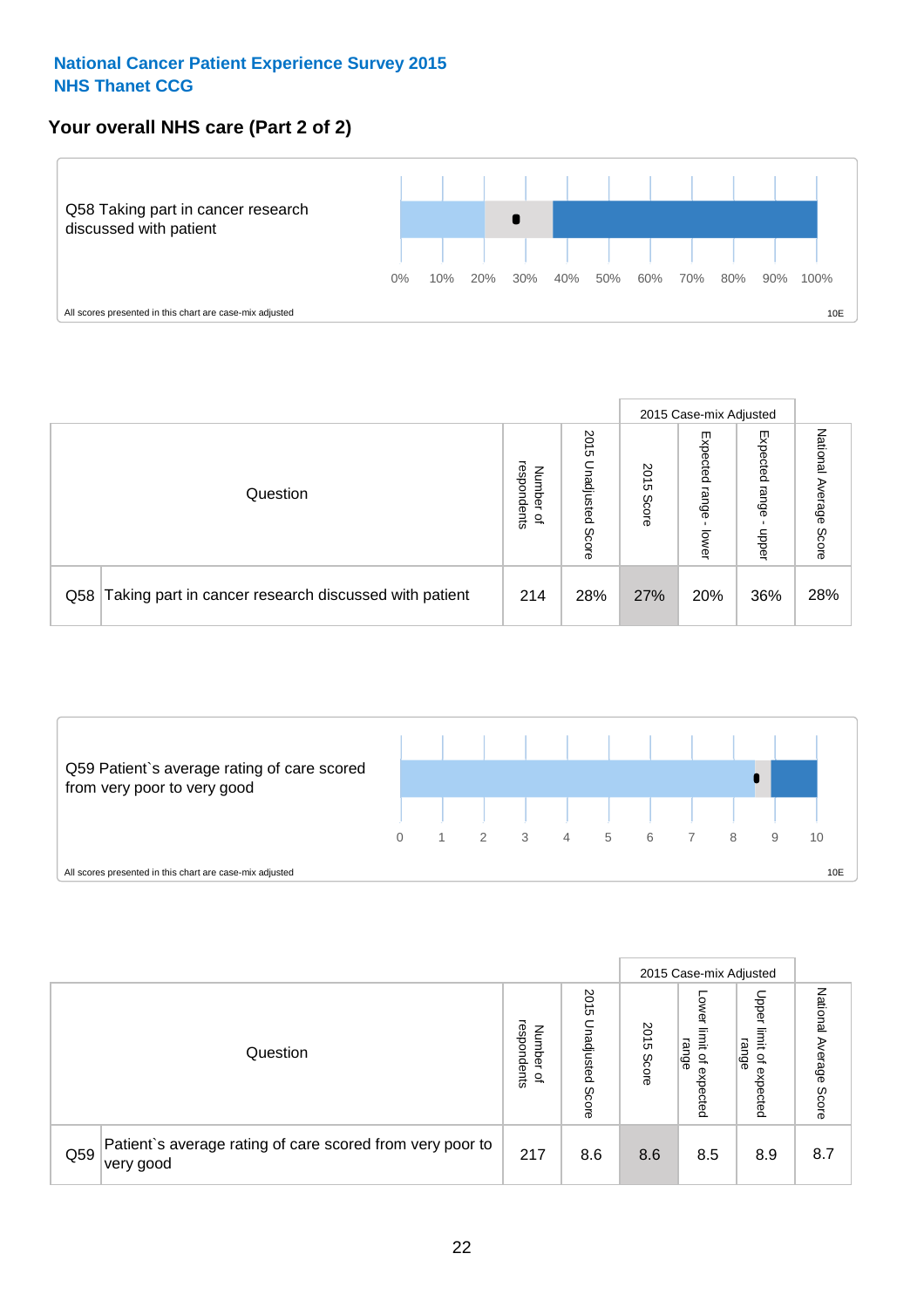### **Comparisons by tumour group for this CCG**

The following tables show the unadjusted CCG and the national percentage scores for each question broken down by tumour group. Where a cell in the table contains an asterisk this indicates that the number of patients in that group was below 21 and too small to display. Where a cell in the table contains "n.a." this indicates that there were no respondents for that tumour group.

### **Seeing your GP**

|                      | Q1. Saw GP once /<br>had to go to hospital | twice before being told | Q2. Patient thought<br>they were seen as<br>soon as necessary |                 |  |
|----------------------|--------------------------------------------|-------------------------|---------------------------------------------------------------|-----------------|--|
| <b>Cancer type</b>   | This CCG <sup>\$</sup>                     | <b>National</b>         | This CCG <sup>\$</sup>                                        | <b>National</b> |  |
| Brain / CNS          | $\star$                                    | 60%                     | $\star$                                                       | 77%             |  |
| <b>Breast</b>        | 91%                                        | 93%                     | 86%                                                           | 88%             |  |
| Colorectal / LGT     | 62%                                        | 72%                     | 71%                                                           | 80%             |  |
| Gynaecological       | $\star$                                    | 75%                     | $\star$                                                       | 78%             |  |
| Haematological       | 61%                                        | 64%                     | 73%                                                           | 80%             |  |
| <b>Head and Neck</b> | $\star$                                    | 77%                     | $\star$                                                       | 79%             |  |
| Lung                 | $\star$                                    | 69%                     | $\star$                                                       | 83%             |  |
| Prostate             | 76%                                        | 79%                     | 85%                                                           | 85%             |  |
| Sarcoma              | n.a.                                       | 64%                     | $\star$                                                       | 69%             |  |
| Skin                 | $\star$                                    | 91%                     | $\star$                                                       | 87%             |  |
| <b>Upper Gastro</b>  | $\star$                                    | 70%                     | $\star$                                                       | 78%             |  |
| Urological           | $\star$                                    | 81%                     | $\star$                                                       | 84%             |  |
| Other                | $\star$                                    | 70%                     | 81%                                                           | 78%             |  |
| <b>All Cancers</b>   | 78%                                        | 76%                     | 78%                                                           | 82%             |  |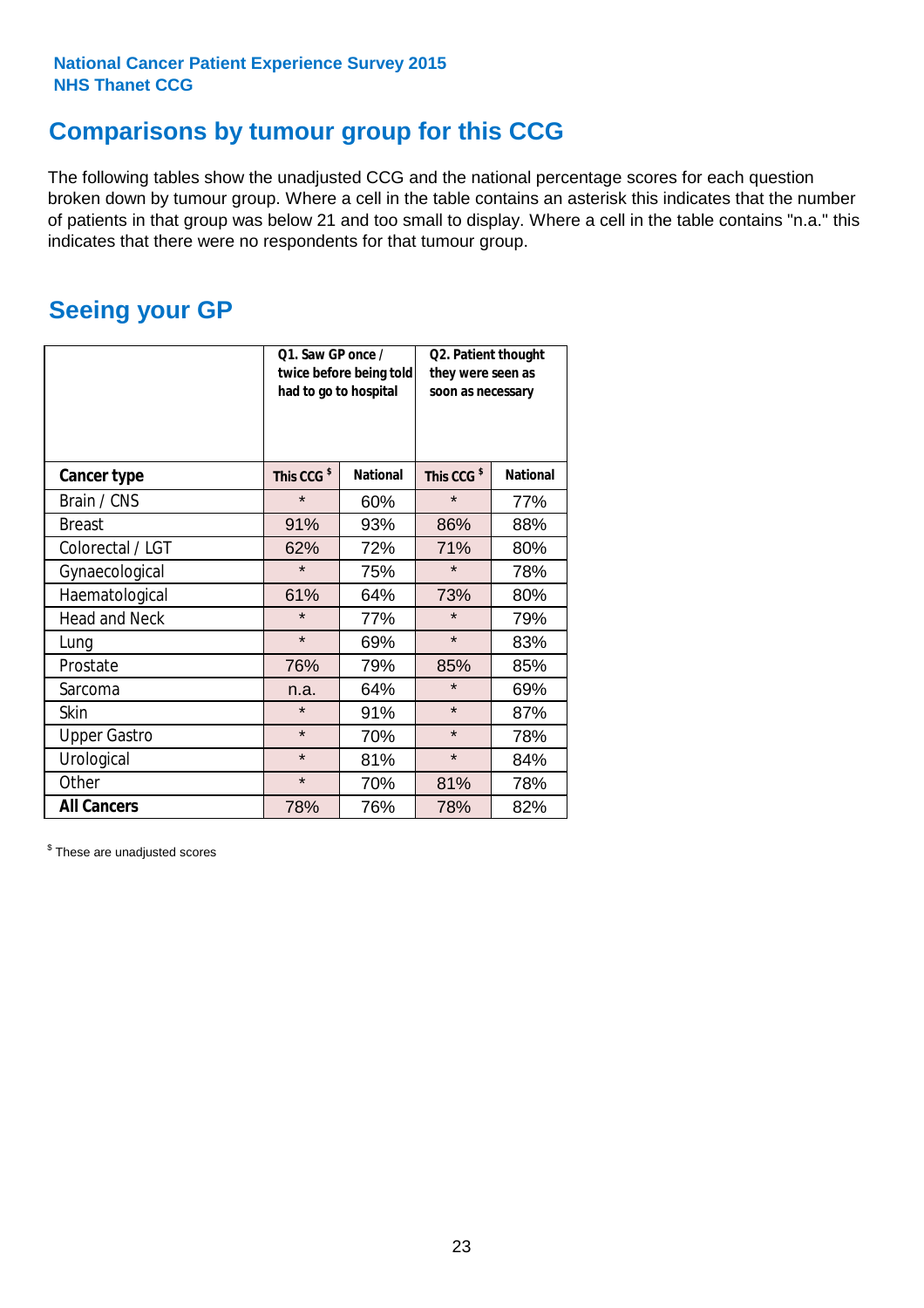### **Diagnostic tests**

|                      | be done was about<br>right | Q6. The length of time<br>waiting for the test to | Q7. Given complete<br>explanation of test<br>results in<br>understandable way |                 |  |
|----------------------|----------------------------|---------------------------------------------------|-------------------------------------------------------------------------------|-----------------|--|
| <b>Cancer type</b>   | This CCG <sup>\$</sup>     | <b>National</b>                                   | This CCG <sup>\$</sup>                                                        | <b>National</b> |  |
| Brain / CNS          | $\star$                    | 87%                                               | $\star$                                                                       | 69%             |  |
| <b>Breast</b>        | 86%                        | 90%                                               | 92%                                                                           | 82%             |  |
| Colorectal / LGT     | 80%                        | 86%                                               | 71%                                                                           | 81%             |  |
| Gynaecological       | $\star$                    | 84%                                               | $\star$                                                                       | 76%             |  |
| Haematological       | 81%                        | 87%                                               | 68%                                                                           | 76%             |  |
| <b>Head and Neck</b> | $\star$                    | 84%                                               | $\star$                                                                       | 77%             |  |
| Lung                 | $\star$                    | 87%                                               | $\star$                                                                       | 78%             |  |
| Prostate             | 77%                        | 85%                                               | 64%                                                                           | 79%             |  |
| Sarcoma              | $\star$                    | 81%                                               | $\star$                                                                       | 77%             |  |
| Skin                 | $\star$                    | 89%                                               | $\star$                                                                       | 85%             |  |
| <b>Upper Gastro</b>  | $\star$                    | 83%                                               | $\star$                                                                       | 77%             |  |
| Urological           | $\star$                    | 85%                                               | $\star$                                                                       | 78%             |  |
| Other                | $\star$<br>85%             |                                                   | $\star$                                                                       | 76%             |  |
| <b>All Cancers</b>   | 80%                        | 87%                                               | 77%                                                                           | 79%             |  |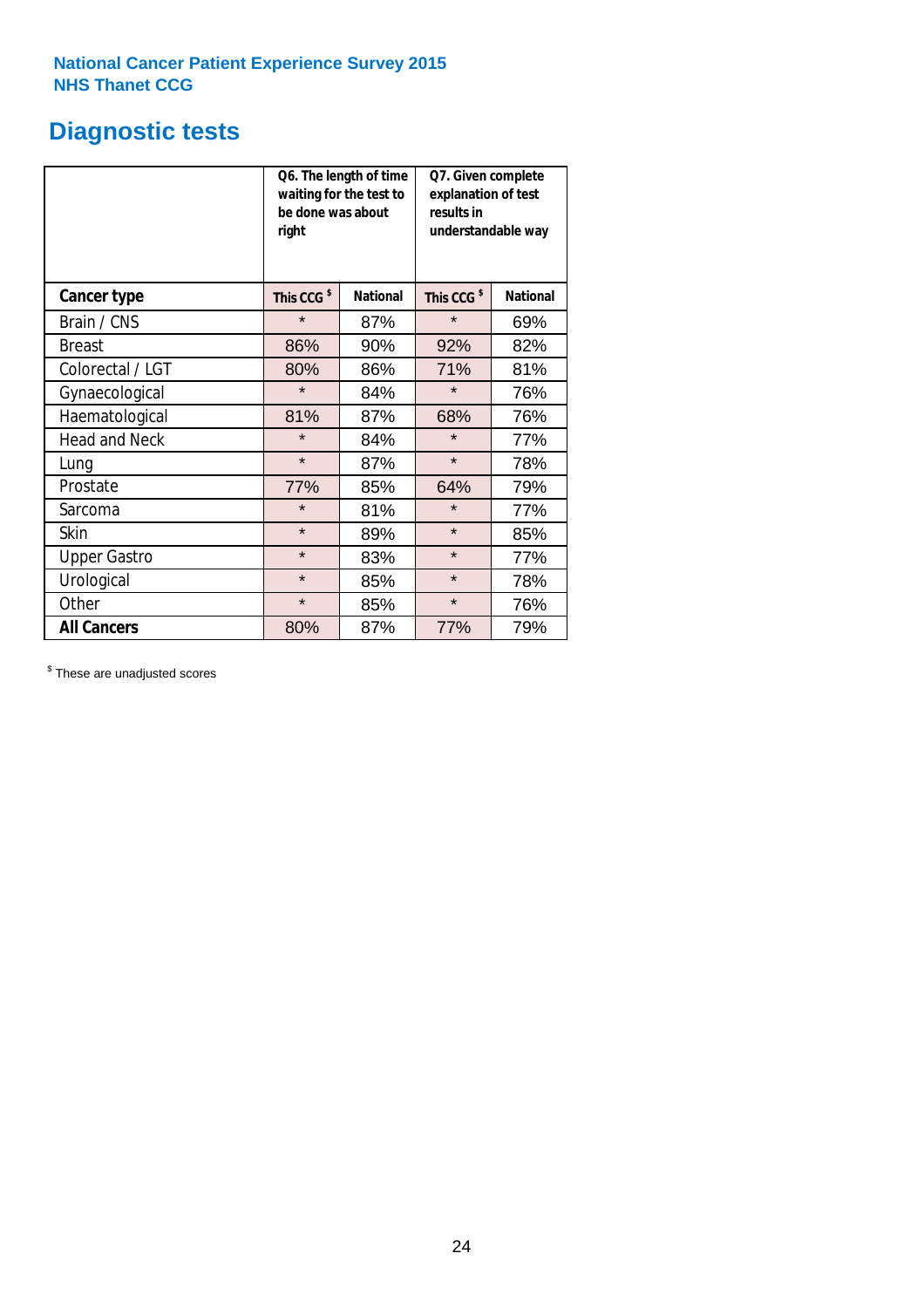### **Finding out what was wrong with you**

|                      | Q8. Patient told they<br>could bring a family<br>member or friend<br>when first told they<br>had cancer |                 | Q9. Patient felt they<br>were told sensitively<br>that they had cancer |                 | Q10. Patient<br>completely understood<br>the explanation of<br>what was wrong |                 | Q11. Patient given<br>easy to understand<br>written information<br>about the type of<br>cancer they had |                 |
|----------------------|---------------------------------------------------------------------------------------------------------|-----------------|------------------------------------------------------------------------|-----------------|-------------------------------------------------------------------------------|-----------------|---------------------------------------------------------------------------------------------------------|-----------------|
| <b>Cancer type</b>   | This CCG <sup>\$</sup>                                                                                  | <b>National</b> | This CCG <sup>\$</sup>                                                 | <b>National</b> | This CCG <sup>\$</sup>                                                        | <b>National</b> | This CCG <sup>\$</sup>                                                                                  | <b>National</b> |
| Brain / CNS          | $\star$                                                                                                 | 85%             | $\star$                                                                | 79%             | $\star$                                                                       | 60%             | $\star$                                                                                                 | 62%             |
| <b>Breast</b>        | 75%                                                                                                     | 83%             | 98%                                                                    | 88%             | 77%                                                                           | 78%             | 89%                                                                                                     | 76%             |
| Colorectal / LGT     | 95%                                                                                                     | 83%             | 73%                                                                    | 85%             | 67%                                                                           | 79%             | 52%                                                                                                     | 71%             |
| Gynaecological       | $\star$                                                                                                 | 75%             | $\star$                                                                | 83%             | $\star$                                                                       | 73%             | $\star$                                                                                                 | 69%             |
| Haematological       | 67%                                                                                                     | 75%             | 69%                                                                    | 83%             | 50%                                                                           | 60%             | 53%                                                                                                     | 74%             |
| <b>Head and Neck</b> | $\star$                                                                                                 | 73%             | $\star$                                                                | 85%             | $\star$                                                                       | 75%             | $\star$                                                                                                 | 61%             |
| Lung                 | $\star$                                                                                                 | 80%             | $\star$                                                                | 83%             | $\star$                                                                       | 75%             | $\star$                                                                                                 | 66%             |
| Prostate             | 67%                                                                                                     | 80%             | 81%                                                                    | 84%             | 81%                                                                           | 78%             | 70%                                                                                                     | 80%             |
| Sarcoma              | $\star$                                                                                                 | 77%             | $\star$                                                                | 82%             | $\star$                                                                       | 63%             | n.a.                                                                                                    | 61%             |
| Skin                 | $\star$                                                                                                 | 71%             | $\star$                                                                | 90%             | $\star$                                                                       | 83%             | $\star$                                                                                                 | 84%             |
| <b>Upper Gastro</b>  | $\star$                                                                                                 | 79%             | $\star$                                                                | 79%             | $\star$                                                                       | 72%             | $\star$                                                                                                 | 64%             |
| Urological           | $\star$                                                                                                 | 74%             | $\star$                                                                | 82%             | $\star$                                                                       | 76%             | $\star$                                                                                                 | 71%             |
| Other                | $\star$                                                                                                 | 77%             | $\star$                                                                | 82%             | $\star$                                                                       | 72%             | $\star$                                                                                                 | 61%             |
| <b>All Cancers</b>   | 73%                                                                                                     | 79%             | 81%                                                                    | 84%             | 72%                                                                           | 73%             | 69%                                                                                                     | 72%             |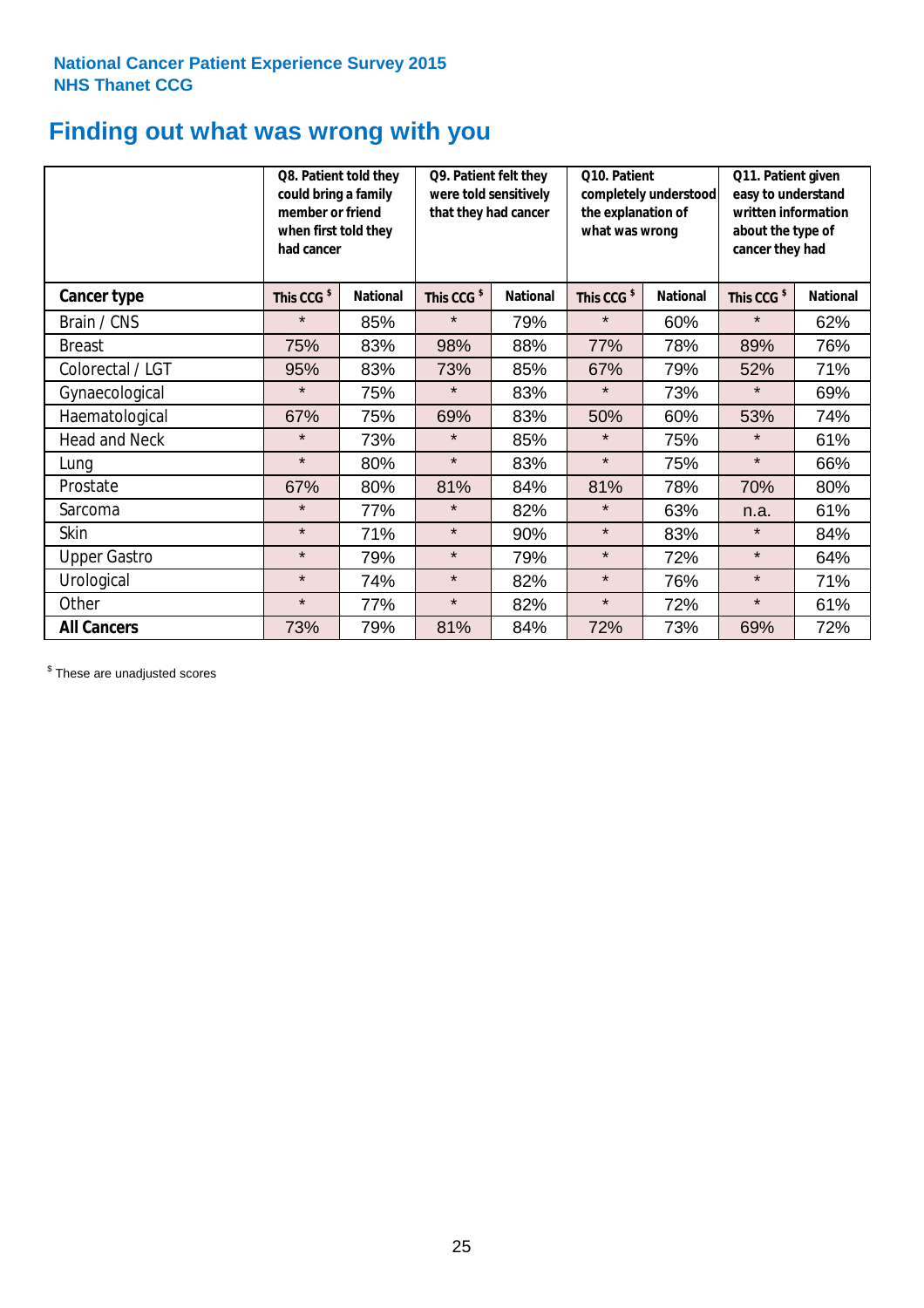# **Deciding the best treatment for you**

|                      | treatment options<br>were completely<br>explained | Q12. Patient felt that | Q13. Possible side<br>understandable way | effects explained in an | Q14. Patient given<br>practical advice and<br>support in dealing with<br>side effects of<br>treatment |                 |  |
|----------------------|---------------------------------------------------|------------------------|------------------------------------------|-------------------------|-------------------------------------------------------------------------------------------------------|-----------------|--|
| <b>Cancer type</b>   | This CCG <sup>\$</sup>                            | <b>National</b>        | This CCG <sup>\$</sup>                   | <b>National</b>         |                                                                                                       | <b>National</b> |  |
| Brain / CNS          | $\star$                                           | 80%                    | $\star$                                  | 71%                     | $\star$                                                                                               | 62%             |  |
| <b>Breast</b>        | 85%                                               | 84%                    | 77%                                      | 76%                     | 56%                                                                                                   | 69%             |  |
| Colorectal / LGT     | 82%                                               | 85%                    | 70%                                      | 75%                     | 53%                                                                                                   | 68%             |  |
| Gynaecological       | $\star$                                           | 84%                    | $\star$                                  | 76%                     | $\star$                                                                                               | 68%             |  |
| Haematological       | 84%                                               | 81%                    | 63%                                      | 69%                     | 58%                                                                                                   | 65%             |  |
| <b>Head and Neck</b> | $\star$                                           | 85%                    | $\star$                                  | 72%                     | $\star$                                                                                               | 67%             |  |
| Lung                 | $\star$                                           | 84%                    | $\star$                                  | 74%                     | $\star$                                                                                               | 69%             |  |
| Prostate             | 78%                                               | 80%                    | 78%                                      | 71%                     | 59%                                                                                                   | 61%             |  |
| Sarcoma              | $\star$                                           | 82%                    | $\star$                                  | 75%                     | $\star$                                                                                               | 66%             |  |
| Skin                 | $\star$                                           | 88%                    | $\star$                                  | 75%                     | $\star$                                                                                               | 74%             |  |
| <b>Upper Gastro</b>  | $\star$                                           | 83%                    | $\star$                                  | 72%                     | $\star$                                                                                               | 66%             |  |
| Urological           | $\star$                                           | 80%                    | $\star$                                  | 69%                     | $\star$                                                                                               | 61%             |  |
| Other                | $\star$                                           | 80%                    | $\star$                                  | 72%                     | $\star$                                                                                               | 64%             |  |
| <b>All Cancers</b>   | 83%                                               | 83%                    | 73%                                      | 73%                     | 59%                                                                                                   | 66%             |  |

|                      | in the future          | Q15. Patient definitely<br>told about side effects<br>that could affect them | Q16. Patient definitely<br>involved in decisions<br>about care and<br>treatment |                 |  |
|----------------------|------------------------|------------------------------------------------------------------------------|---------------------------------------------------------------------------------|-----------------|--|
| <b>Cancer type</b>   | This CCG <sup>\$</sup> | <b>National</b>                                                              | This CCG <sup>\$</sup>                                                          | <b>National</b> |  |
| Brain / CNS          | $\star$                | 56%                                                                          | $\star$                                                                         | 74%             |  |
| <b>Breast</b>        | 59%                    | 55%                                                                          | 88%                                                                             | 79%             |  |
| Colorectal / LGT     | 43%                    | 56%                                                                          | 71%                                                                             | 79%             |  |
| Gynaecological       | $\star$<br>54%         |                                                                              | $\star$                                                                         | 76%             |  |
| Haematological       | 43%                    | 50%                                                                          | 76%                                                                             | 77%             |  |
| <b>Head and Neck</b> | $\star$                | 58%                                                                          | $\star$                                                                         | 76%             |  |
| Lung                 | $\star$                | 54%                                                                          | $\star$                                                                         | 78%             |  |
| Prostate             | 50%                    | 63%                                                                          | 81%                                                                             | 79%             |  |
| Sarcoma              | $\star$                | 54%                                                                          | $\star$                                                                         | 77%             |  |
| Skin                 | $\star$                | 66%                                                                          | $\star$                                                                         | 86%             |  |
| <b>Upper Gastro</b>  | $\star$                | 53%                                                                          | $\star$                                                                         | 77%             |  |
| Urological           | $\star$                | 52%                                                                          | $\star$                                                                         | 75%             |  |
| Other                | $\star$                | 51%                                                                          | $\star$                                                                         | 75%             |  |
| <b>All Cancers</b>   | 51%                    | 54%                                                                          | 79%                                                                             | 78%             |  |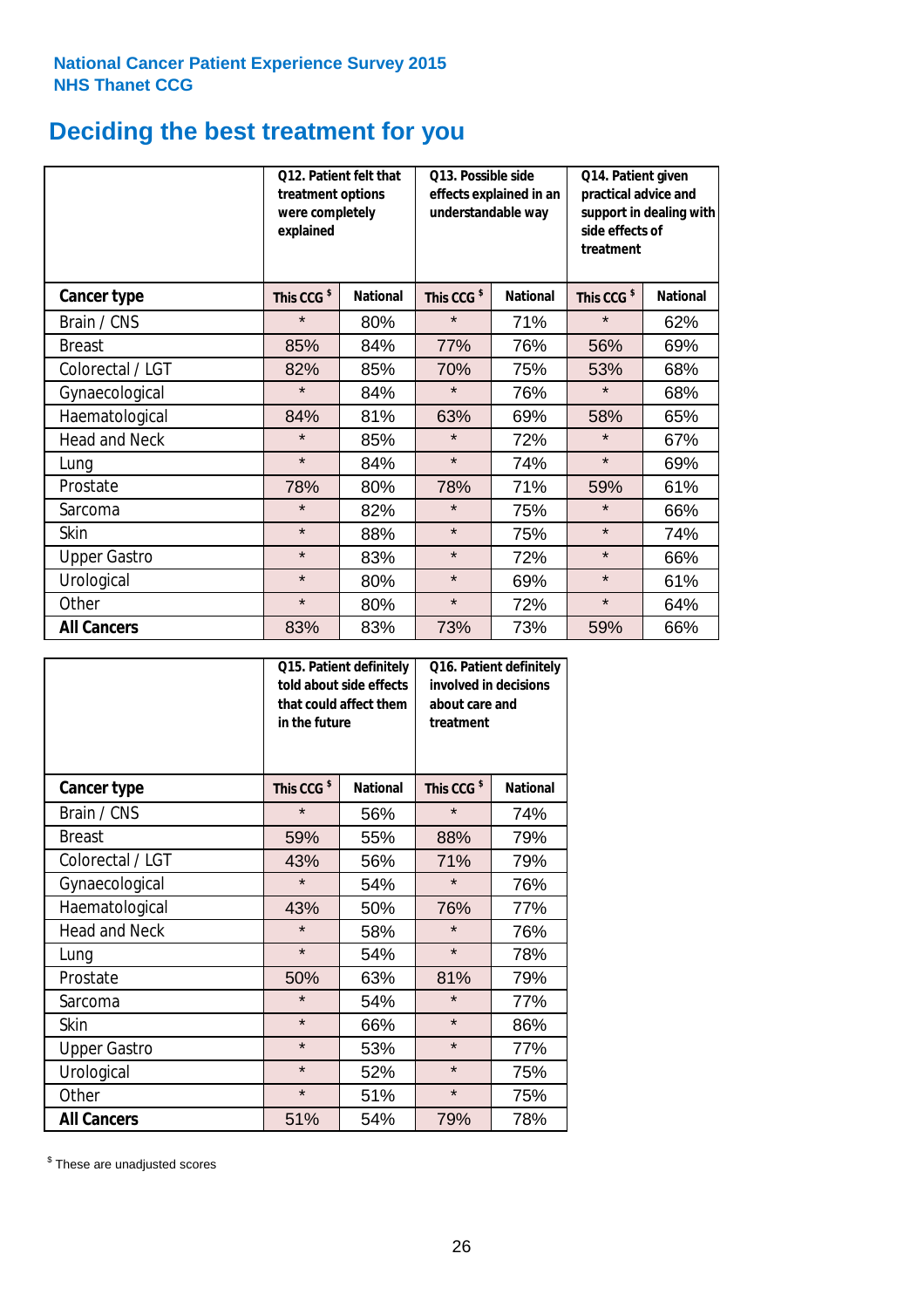# **Clinical Nurse Specialist**

|                      | would support them<br>through their<br>treatment | Q17. Patient given the<br>name of the CNS who | Q18. Patient found it<br>easy to contact their<br><b>CNS</b> |                 | <b>Q19. Get</b><br>understandable<br>answers to important<br>questions all or most<br>of the time |                 |
|----------------------|--------------------------------------------------|-----------------------------------------------|--------------------------------------------------------------|-----------------|---------------------------------------------------------------------------------------------------|-----------------|
| <b>Cancer type</b>   | This CCG <sup>\$</sup>                           | <b>National</b>                               | This CCG <sup>\$</sup>                                       | <b>National</b> | This CCG <sup>\$</sup>                                                                            | <b>National</b> |
| Brain / CNS          | $\star$                                          | 95%                                           | $\star$                                                      | 84%             | $\star$                                                                                           | 85%             |
| <b>Breast</b>        | 100%                                             | 94%                                           | 90%                                                          | 85%             | 94%                                                                                               | 88%             |
| Colorectal / LGT     | 93%                                              | 91%                                           | 74%                                                          | 88%             | 79%                                                                                               | 90%             |
| Gynaecological       | $\star$                                          | 93%                                           | $\star$                                                      | 86%             | $\star$                                                                                           | 87%             |
| Haematological       | 82%                                              | 89%                                           | 79%<br>89%                                                   |                 | 86%                                                                                               | 90%             |
| <b>Head and Neck</b> | $\star$                                          | 88%                                           | $\star$                                                      | 86%             | $\star$                                                                                           | 88%             |
| Lung                 | $\star$                                          | 93%                                           | $\star$                                                      | 89%             | $\star$                                                                                           | 89%             |
| Prostate             | 89%                                              | 89%                                           | 96%                                                          | 83%             | 86%                                                                                               | 88%             |
| Sarcoma              | $\star$                                          | 87%                                           | n.a.                                                         | 86%             | n.a.                                                                                              | 88%             |
| Skin                 | $\star$                                          | 88%                                           | $\star$                                                      | 90%             | n.a.                                                                                              | 92%             |
| <b>Upper Gastro</b>  | $\star$                                          | 92%                                           | $\star$                                                      | 87%             | $\star$                                                                                           | 88%             |
| Urological           | $\star$                                          | 80%                                           | $\star$                                                      | 85%             | $\star$                                                                                           | 88%             |
| Other                | $\star$                                          | 86%                                           | $\star$                                                      | 86%             | $\star$                                                                                           | 87%             |
| <b>All Cancers</b>   | 86%                                              | 90%                                           | 82%                                                          | 87%             | 85%                                                                                               | 88%             |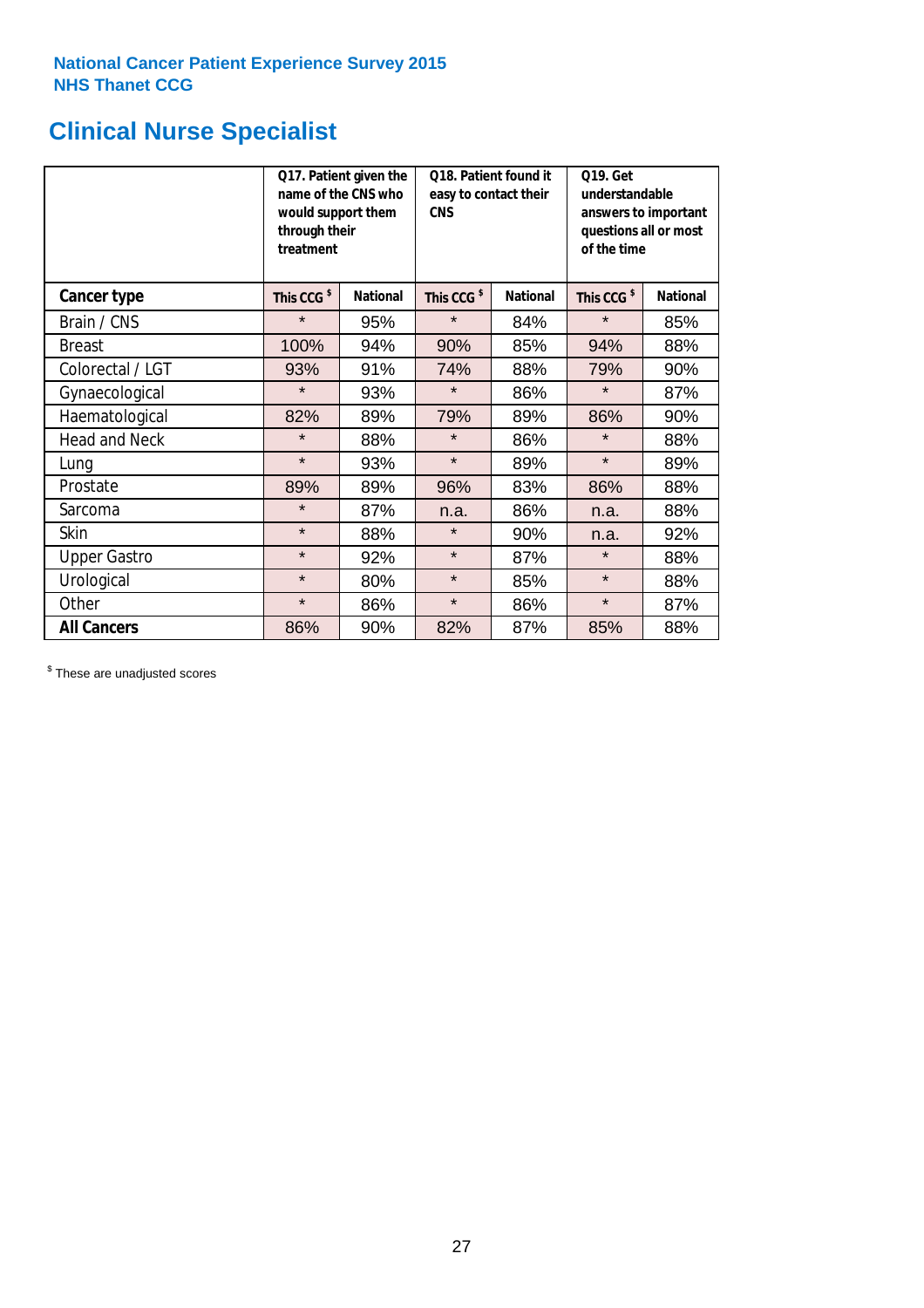# **Support for people with cancer**

|                      | Q20. Hospital staff<br>gave information | about support groups | Q21. Hospital staff<br>gave information<br>about impact cancer<br>could have on day to<br>day activities |                 | Q22. Hospital staff<br>gave information on<br>getting financial help |                 | Q23. Hospital staff told<br>patient they could get<br>free prescriptions |                 |
|----------------------|-----------------------------------------|----------------------|----------------------------------------------------------------------------------------------------------|-----------------|----------------------------------------------------------------------|-----------------|--------------------------------------------------------------------------|-----------------|
| <b>Cancer type</b>   | This CCG <sup>\$</sup>                  | <b>National</b>      | This CCG <sup>\$</sup>                                                                                   | <b>National</b> | This CCG <sup>\$</sup>                                               | <b>National</b> | This CCG <sup>\$</sup>                                                   | <b>National</b> |
| Brain / CNS          | $\star$                                 | 85%                  | $\star$                                                                                                  | 80%             | $\star$                                                              | 72%             | $\star$                                                                  | 79%             |
| <b>Breast</b>        | 97%                                     | 88%                  | 97%                                                                                                      | 85%             | 62%                                                                  | 60%             | 73%                                                                      | 80%             |
| Colorectal / LGT     | 83%                                     | 82%                  | $\star$                                                                                                  | 82%             | $\star$                                                              | 52%             | $\star$                                                                  | 83%             |
| Gynaecological       | $\star$                                 | 83%                  | $\star$                                                                                                  | 81%             | $\star$                                                              | 58%             | $\star$                                                                  | 76%             |
| Haematological       | 77%                                     | 82%                  | 74%                                                                                                      | 82%             | 54%                                                                  | 56%             | $\star$                                                                  | 86%             |
| <b>Head and Neck</b> | $\star$                                 | 83%                  | $\star$                                                                                                  | 80%             | $\star$                                                              | 55%             | $\star$                                                                  | 80%             |
| Lung                 | $\star$                                 | 82%                  | $\star$                                                                                                  | 80%             | $\star$                                                              | 68%             | n.a.                                                                     | 85%             |
| Prostate             | $\star$                                 | 85%                  | $\star$                                                                                                  | 81%             | $\star$                                                              | 41%             | $\star$                                                                  | 76%             |
| Sarcoma              | $\star$                                 | 82%                  | $\star$                                                                                                  | 80%             | n.a.                                                                 | 57%             | $\star$                                                                  | 75%             |
| Skin                 | $\star$                                 | 85%                  | $\star$                                                                                                  | 85%             | n.a.                                                                 | 51%             | $\star$                                                                  | 65%             |
| <b>Upper Gastro</b>  | $\star$                                 | 82%                  | $\star$                                                                                                  | 78%             | $\star$                                                              | 57%             | $\star$                                                                  | 83%             |
| Urological           | $\star$                                 | 71%                  | $\star$                                                                                                  | 70%             | $\star$                                                              | 33%             | $\star$                                                                  | 69%             |
| Other                | $\star$                                 | 80%                  | $\star$                                                                                                  | 77%             | $\star$                                                              | 53%             | $\star$                                                                  | 79%             |
| <b>All Cancers</b>   | 79%                                     | 83%                  | 80%                                                                                                      | 81%             | 53%                                                                  | 55%             | 72%                                                                      | 80%             |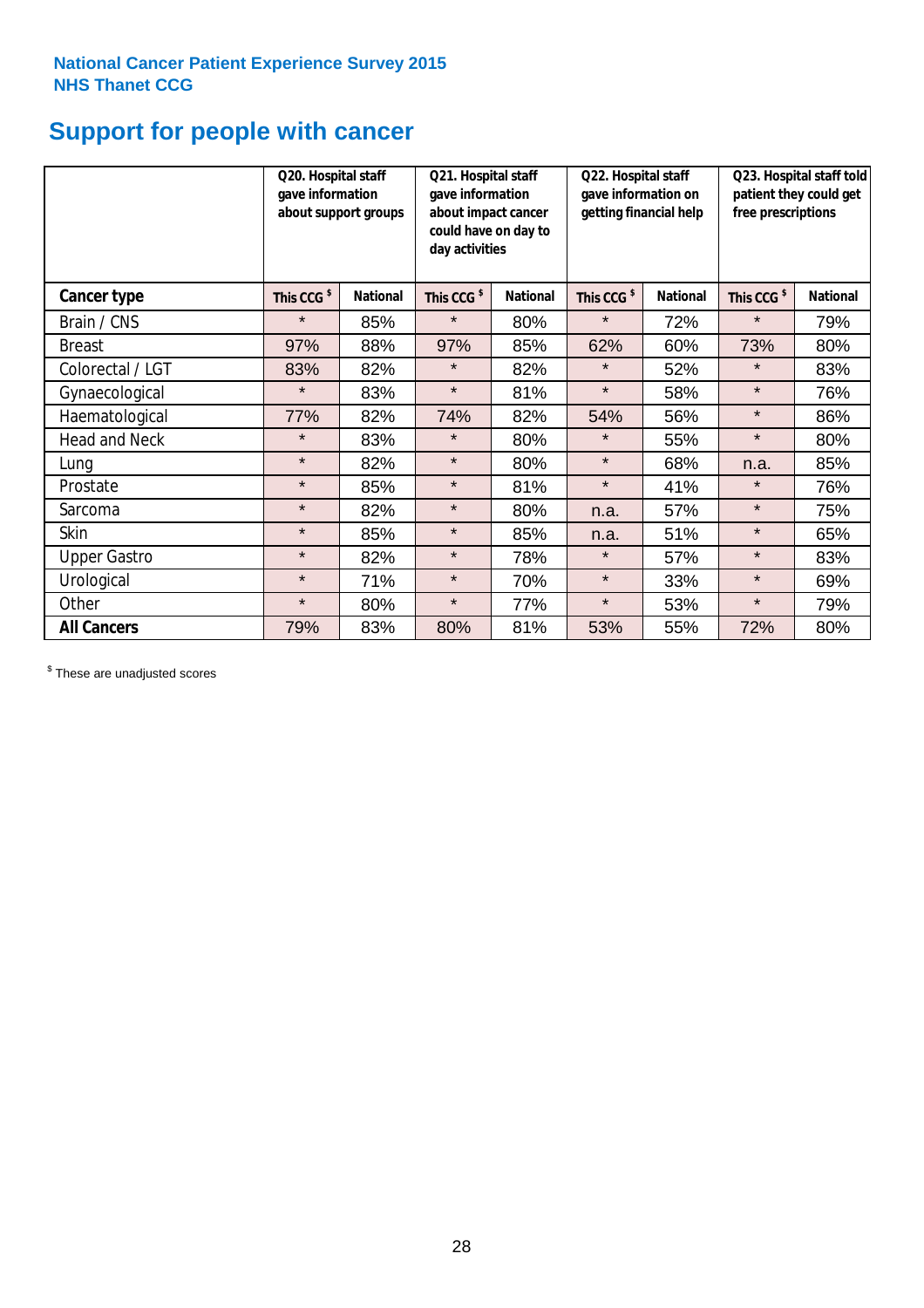### **Operations**

|                      | Q26. Staff explained<br>how operation had<br>gone in<br>understandable way |                 |  |  |  |
|----------------------|----------------------------------------------------------------------------|-----------------|--|--|--|
| <b>Cancer type</b>   | This CCG <sup>\$</sup>                                                     | <b>National</b> |  |  |  |
| Brain / CNS          | $\star$                                                                    | 75%             |  |  |  |
| <b>Breast</b>        | 83%                                                                        | 77%             |  |  |  |
| Colorectal / LGT     | 67%                                                                        | 81%             |  |  |  |
| Gynaecological       | $\star$<br>79%                                                             |                 |  |  |  |
| Haematological       | $\star$<br>75%                                                             |                 |  |  |  |
| <b>Head and Neck</b> | $\star$                                                                    | 77%             |  |  |  |
| Lung                 | n.a.                                                                       | 76%             |  |  |  |
| Prostate             | $\star$                                                                    | 76%             |  |  |  |
| Sarcoma              | $\star$                                                                    | 80%             |  |  |  |
| Skin                 | $\star$                                                                    | 84%             |  |  |  |
| <b>Upper Gastro</b>  | $\star$                                                                    | 81%             |  |  |  |
| Urological           | $\star$                                                                    | 74%             |  |  |  |
| Other                | $\star$<br>78%                                                             |                 |  |  |  |
| <b>All Cancers</b>   | 78%<br>78%                                                                 |                 |  |  |  |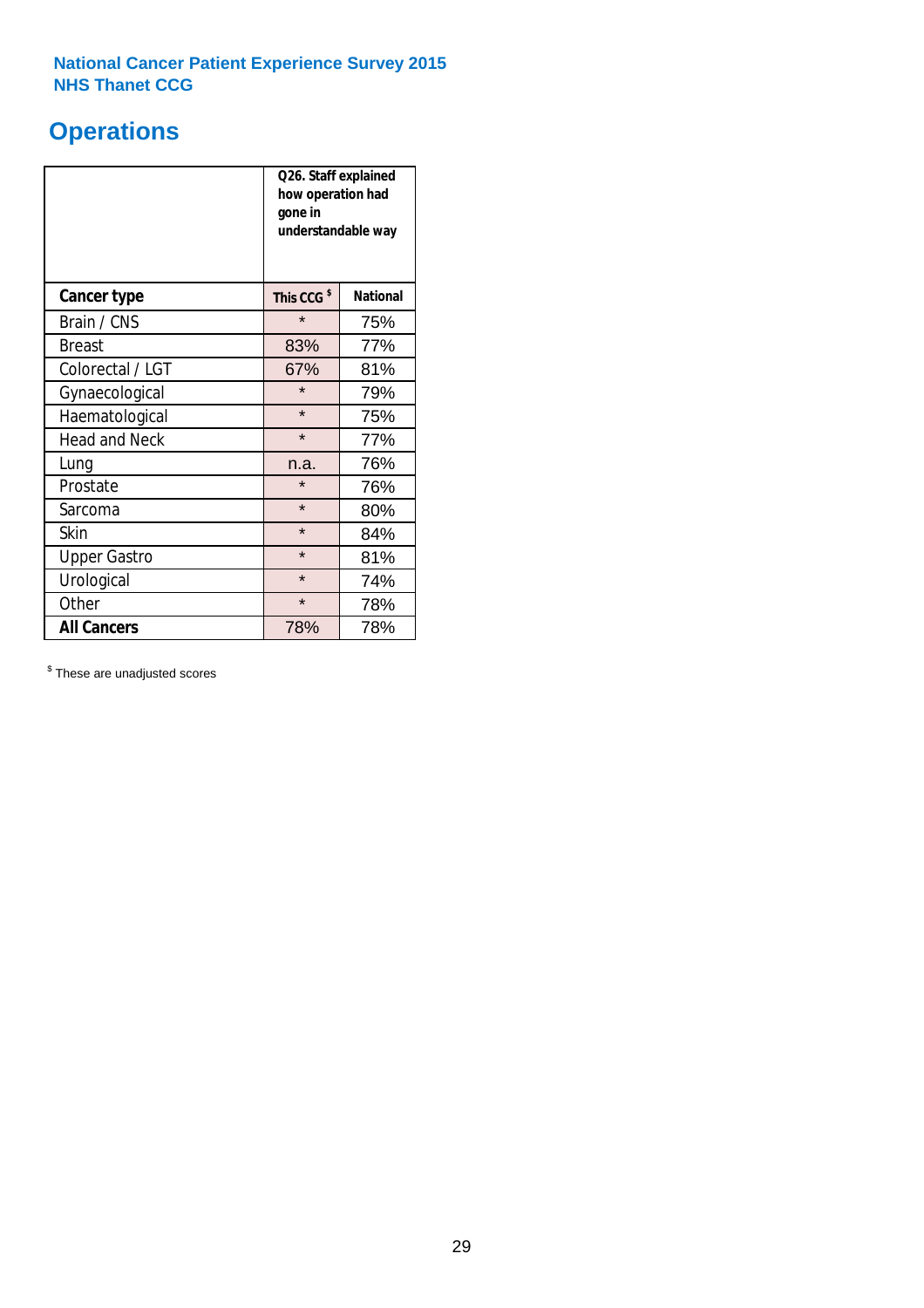# **Hospital care as an inpatient (Part 1 of 2)**

|                      | or nurses did not talk<br>they were not there | Q28. Groups of doctors<br>in front of patient as if | Q29. Patient had<br>confidence and trust in<br>all doctors treating<br>them |                 | Q30. Patient's family<br>or someone close<br>definitely had<br>opportunity to talk to<br>doctor |                 | Q31. Patient had<br>confidence and trust in I<br>all ward nurses |                 |
|----------------------|-----------------------------------------------|-----------------------------------------------------|-----------------------------------------------------------------------------|-----------------|-------------------------------------------------------------------------------------------------|-----------------|------------------------------------------------------------------|-----------------|
| Cancer type          | This CCG <sup>\$</sup>                        | <b>National</b>                                     | This CCG <sup>\$</sup>                                                      | <b>National</b> | This CCG <sup>\$</sup>                                                                          | <b>National</b> | This CCG <sup>\$</sup>                                           | <b>National</b> |
| Brain / CNS          | $\star$                                       | 68%                                                 | $\star$                                                                     | 78%             | $\star$                                                                                         | 65%             | $\star$                                                          | 67%             |
| <b>Breast</b>        | 81%                                           | 89%                                                 | 81%                                                                         | 86%             | 71%                                                                                             | 73%             | 69%                                                              | 74%             |
| Colorectal / LGT     | $\star$                                       | 75%                                                 | $\star$                                                                     | 85%             | $\star$                                                                                         | 72%             | $\star$                                                          | 68%             |
| Gynaecological       | $\star$                                       | 84%                                                 | $\star$                                                                     | 86%             | $\star$                                                                                         | 71%             | $\star$                                                          | 69%             |
| Haematological       | $\star$                                       | 80%                                                 | $\star$                                                                     | 81%             | $\star$                                                                                         | 75%             | $\star$                                                          | 73%             |
| <b>Head and Neck</b> | $\star$                                       | 79%                                                 | $\star$                                                                     | 85%             | $\star$                                                                                         | 73%             | $\star$                                                          | 72%             |
| Lung                 | n.a.                                          | 75%                                                 | n.a.                                                                        | 82%             | n.a.                                                                                            | 71%             | n.a.                                                             | 73%             |
| Prostate             | $\star$                                       | 84%                                                 | $\star$                                                                     | 87%             | $\star$                                                                                         | 72%             | $\star$                                                          | 75%             |
| Sarcoma              | $\star$                                       | 82%                                                 | $\star$                                                                     | 85%             | $\star$                                                                                         | 75%             | $\star$                                                          | 70%             |
| Skin                 | $\star$                                       | 85%                                                 | $\star$                                                                     | 90%             | $\star$                                                                                         | 79%             | $\star$                                                          | 84%             |
| <b>Upper Gastro</b>  | $\star$                                       | 75%                                                 | $\star$                                                                     | 83%             | $\star$                                                                                         | 72%             | $\star$                                                          | 70%             |
| Urological           | $\star$                                       | 80%                                                 | $\star$                                                                     | 84%             | $\star$                                                                                         | 67%             | $\star$                                                          | 75%             |
| Other                | $\star$                                       | 79%                                                 | $\star$                                                                     | 79%             | $\star$                                                                                         | 70%             | $\star$                                                          | 69%             |
| <b>All Cancers</b>   | 78%                                           | 81%                                                 | 83%                                                                         | 84%             | 71%                                                                                             | 72%             | 72%                                                              | 72%             |

|                      | Q32. Always / nearly<br>on duty | always enough nurses | Q33. All staff asked<br>patient what name<br>they preferred to be<br>called by |                 | Q34. Always given<br>enough privacy when<br>discussing condition or<br>treatment |                 | Q35. Patient was able<br>to discuss worries or<br>fears with staff during<br>visit |                 |
|----------------------|---------------------------------|----------------------|--------------------------------------------------------------------------------|-----------------|----------------------------------------------------------------------------------|-----------------|------------------------------------------------------------------------------------|-----------------|
| <b>Cancer type</b>   | This CCG <sup>\$</sup>          | <b>National</b>      | This CCG <sup>\$</sup>                                                         | <b>National</b> | This CCG <sup>\$</sup>                                                           | <b>National</b> | This CCG <sup>\$</sup>                                                             | <b>National</b> |
| Brain / CNS          | $\star$                         | 64%                  | $\star$                                                                        | 69%             | $\star$                                                                          | 80%             | $\star$                                                                            | 44%             |
| <b>Breast</b>        | 65%                             | 69%                  | 50%                                                                            | 60%             | 81%                                                                              | 86%             | $\star$                                                                            | 53%             |
| Colorectal / LGT     | $\star$                         | 61%                  | $\star$                                                                        | 70%             | $\star$                                                                          | 84%             | $\star$                                                                            | 54%             |
| Gynaecological       | $\star$                         | 65%                  | $\star$                                                                        | 63%             | $\star$                                                                          | 82%             | $\star$                                                                            | 50%             |
| Haematological       | $\star$                         | 63%                  | $\star$                                                                        | 67%             | $\star$                                                                          | 86%             | $\star$                                                                            | 55%             |
| <b>Head and Neck</b> | $\star$                         | 67%                  | $\star$                                                                        | 66%             | $\star$                                                                          | 85%             | $\star$                                                                            | 50%             |
| Lung                 | n.a.                            | 68%                  | n.a.                                                                           | 71%             | n.a.                                                                             | 84%             | n.a.                                                                               | 49%             |
| Prostate             | $\star$                         | 71%                  | $\star$                                                                        | 67%             | $\star$                                                                          | 87%             | $\star$                                                                            | 52%             |
| Sarcoma              | $\star$                         | 68%                  | $\star$                                                                        | 71%             | $\star$                                                                          | 87%             | n.a.                                                                               | 52%             |
| Skin                 | $\star$                         | 81%                  | $\star$                                                                        | 67%             | $\star$                                                                          | 89%             | $\star$                                                                            | 61%             |
| <b>Upper Gastro</b>  | $\star$                         | 62%                  | $\star$                                                                        | 75%             | $\star$                                                                          | 83%             | $\star$                                                                            | 53%             |
| Urological           | $\star$                         | 68%                  | $\star$                                                                        | 71%             | $\star$                                                                          | 84%             | $\star$                                                                            | 46%             |
| Other                | $\star$                         | 62%                  | $\star$                                                                        | 66%             | $\star$                                                                          | 82%             | $\star$                                                                            | 48%             |
| <b>All Cancers</b>   | 66%                             | 66%                  | 62%                                                                            | 67%             | 80%                                                                              | 85%             | 51%                                                                                | 52%             |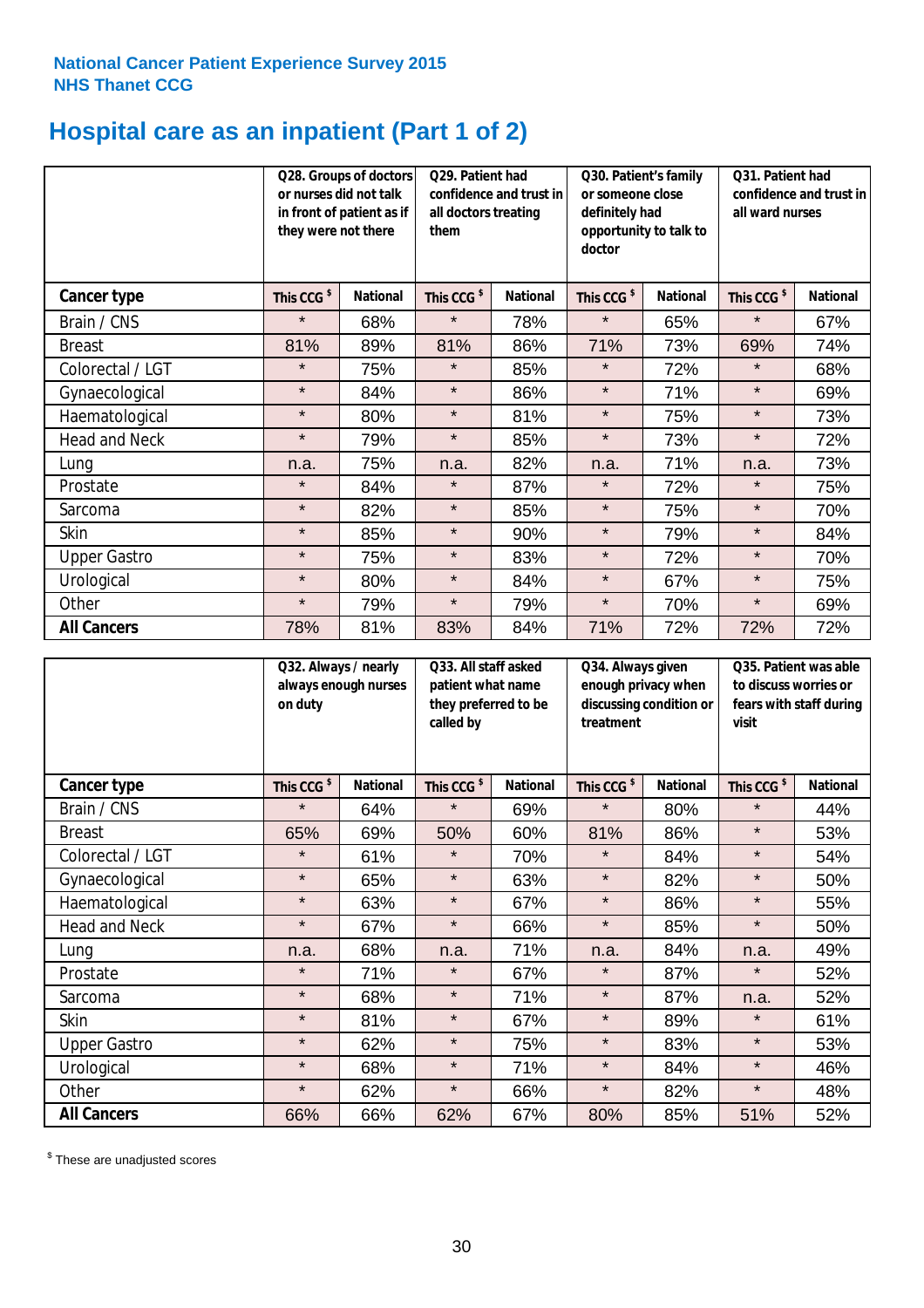# **Hospital care as an inpatient (Part 2 of 2)**

|                      | Q36. Hospital staff<br>definitely did<br>everything to help<br>control pain |                 | Q37. Always treated<br>with respect and<br>dignity by staff |                 | Q38. Given clear<br>written information<br>about what should /<br>should not do post<br>discharge |                 | Q39. Staff told patient<br>who to contact if<br>worried post discharge |                 |  |
|----------------------|-----------------------------------------------------------------------------|-----------------|-------------------------------------------------------------|-----------------|---------------------------------------------------------------------------------------------------|-----------------|------------------------------------------------------------------------|-----------------|--|
| Cancer type          | This CCG <sup>\$</sup>                                                      | <b>National</b> | This CCG <sup>\$</sup>                                      | <b>National</b> | This CCG <sup>\$</sup>                                                                            | <b>National</b> | This CCG <sup>\$</sup>                                                 | <b>National</b> |  |
| Brain / CNS          | $\star$                                                                     | 82%             | $\star$                                                     | 84%             | $\star$                                                                                           | 79%             | $\star$                                                                | 91%             |  |
| <b>Breast</b>        | 82%                                                                         | 86%             | 85%                                                         | 88%             | 87%                                                                                               | 90%             | 92%                                                                    | 95%             |  |
| Colorectal / LGT     | $\star$                                                                     | 84%             | $\star$                                                     | 86%             | $\star$                                                                                           | 83%             | $\star$                                                                | 94%             |  |
| Gynaecological       | $\star$                                                                     | 83%             | $\star$                                                     | 85%             | $\star$                                                                                           | 86%             | $\star$                                                                | 93%             |  |
| Haematological       | $\star$                                                                     | 84%             | $\star$                                                     | 89%             | $\star$                                                                                           | 79%             | $\star$                                                                | 95%             |  |
| <b>Head and Neck</b> | $\star$                                                                     | 84%             | $\star$                                                     | 88%             | $\star$                                                                                           | 86%             | $\star$                                                                | 92%             |  |
| Lung                 | n.a.                                                                        | 83%             | n.a.                                                        | 87%             | n.a.                                                                                              | 81%             | n.a.                                                                   | 92%             |  |
| Prostate             | $\star$                                                                     | 85%             | $\star$                                                     | 91%             | $\star$                                                                                           | 87%             | $\star$                                                                | 94%             |  |
| Sarcoma              | $\star$                                                                     | 86%             | $\star$                                                     | 91%             | $\star$                                                                                           | 83%             | $\star$                                                                | 94%             |  |
| Skin                 | n.a.                                                                        | 88%             | $\star$                                                     | 93%             | $\star$                                                                                           | 91%             | $\star$                                                                | 97%             |  |
| <b>Upper Gastro</b>  | $\star$                                                                     | 83%             | $\star$                                                     | 86%             | $\star$                                                                                           | 79%             | $\star$                                                                | 93%             |  |
| Urological           | $\star$                                                                     | 80%             | $\star$                                                     | 88%             | $\star$                                                                                           | 83%             | $\star$                                                                | 90%             |  |
| Other                | $\star$                                                                     | 82%             | $\star$                                                     | 85%             | $\star$                                                                                           | 80%             | $\star$                                                                | 92%             |  |
| <b>All Cancers</b>   | 80%                                                                         | 84%             | 81%                                                         | 87%             | 85%                                                                                               | 84%             | 94%                                                                    | 94%             |  |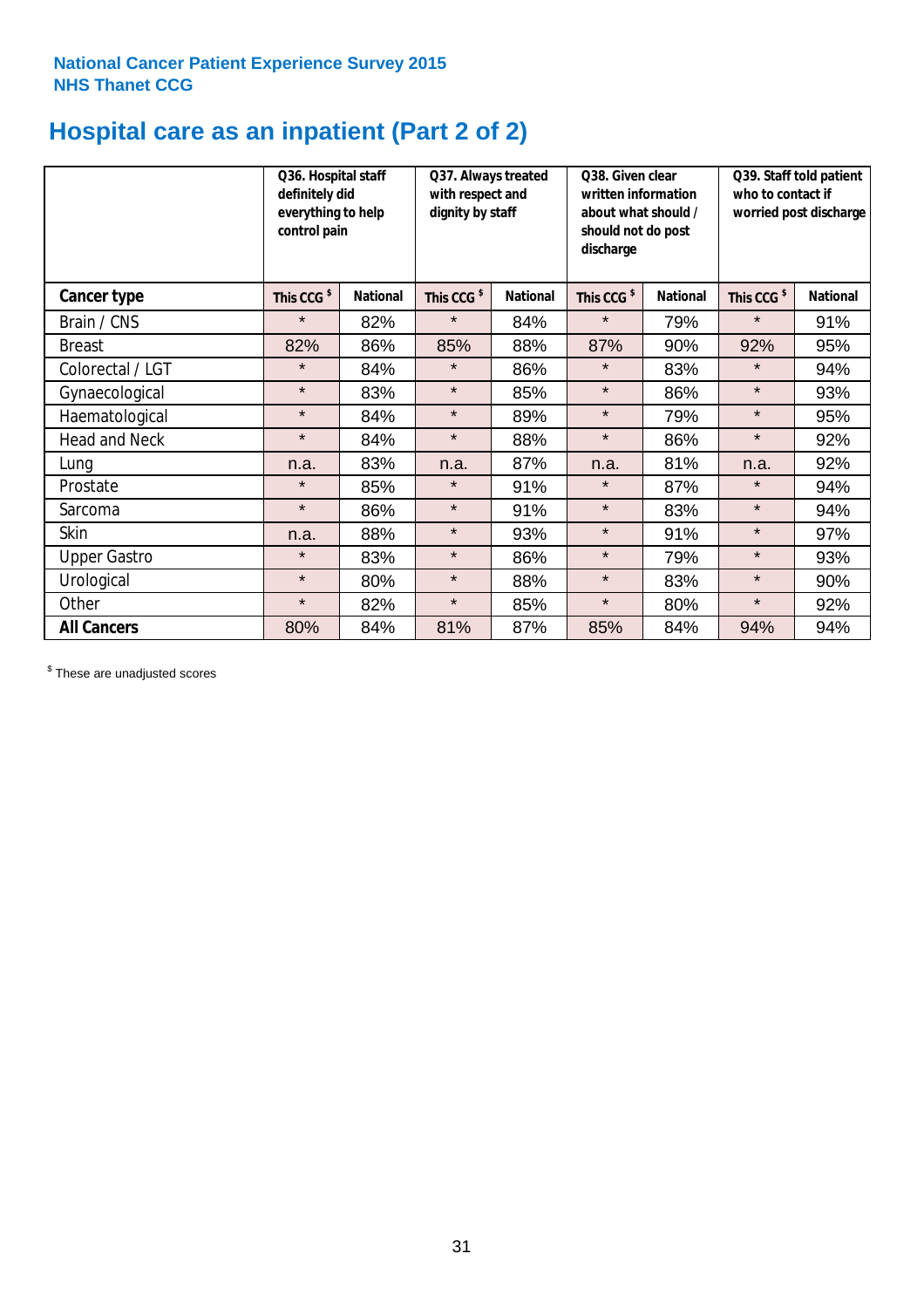# **Hospital care as a day patient / outpatient**

|                      | to discuss worries or<br>visit | Q41. Patient was able<br>fears with staff during | Q42. Doctor had the<br>right notes and other<br>documentation with<br>them |                 | Q44. Beforehand<br>patient had all<br>information needed<br>about radiotherapy<br>treatment |                 | Q45. Patient given<br>understandable<br>information about<br>whether radiotherapy<br>was working |                 |
|----------------------|--------------------------------|--------------------------------------------------|----------------------------------------------------------------------------|-----------------|---------------------------------------------------------------------------------------------|-----------------|--------------------------------------------------------------------------------------------------|-----------------|
| <b>Cancer type</b>   | This CCG <sup>\$</sup>         | <b>National</b>                                  | This CCG <sup>\$</sup>                                                     | <b>National</b> | This CCG <sup>\$</sup>                                                                      | <b>National</b> | This CCG <sup>\$</sup>                                                                           | <b>National</b> |
| Brain / CNS          | $\star$                        | 65%                                              | $\star$                                                                    | 94%             | $\star$                                                                                     | 85%             | $\star$                                                                                          | 52%             |
| <b>Breast</b>        | 74%                            | 70%                                              | 98%                                                                        | 95%             | 88%                                                                                         | 87%             | $\star$                                                                                          | 60%             |
| Colorectal / LGT     | 74%                            | 73%                                              | 96%                                                                        | 95%             | $\star$                                                                                     | 85%             | $\star$                                                                                          | 55%             |
| Gynaecological       | $\star$                        | 70%                                              | $\star$                                                                    | 96%             | $\star$                                                                                     | 85%             | $\star$                                                                                          | 64%             |
| Haematological       | 76%                            | 74%                                              | 89%                                                                        | 97%             | $\star$                                                                                     | 82%             | $\star$                                                                                          | 64%             |
| <b>Head and Neck</b> | $\star$                        | 69%                                              | $\star$                                                                    | 95%             | $\star$                                                                                     | 86%             | $\star$                                                                                          | 60%             |
| Lung                 | $\star$                        | 69%                                              | $\star$                                                                    | 96%             | $\star$                                                                                     | 86%             | $\star$                                                                                          | 59%             |
| Prostate             | $\star$                        | 69%                                              | 100%                                                                       | 95%             | $\star$                                                                                     | 88%             | $\star$                                                                                          | 61%             |
| Sarcoma              | n.a.                           | 68%                                              | $\star$                                                                    | 97%             | n.a.                                                                                        | 88%             | n.a.                                                                                             | 63%             |
| Skin                 | $\star$                        | 73%                                              | $\star$                                                                    | 96%             | n.a.                                                                                        | 81%             | n.a.                                                                                             | 63%             |
| <b>Upper Gastro</b>  | $\star$                        | 68%                                              | $\star$                                                                    | 95%             | $\star$                                                                                     | 85%             | n.a.                                                                                             | 57%             |
| Urological           | $\star$                        | 65%                                              | $\star$                                                                    | 95%             | $\star$                                                                                     | 81%             | $\star$                                                                                          | 53%             |
| Other                | $\star$                        | 67%                                              | $\star$                                                                    | 95%             | $\star$                                                                                     | 83%             | $\star$                                                                                          | 59%             |
| <b>All Cancers</b>   | 73%                            | 70%                                              | 96%                                                                        | 96%             | 85%                                                                                         | 86%             | 58%                                                                                              | 60%             |

|                      | O47. Beforehand<br>patient had all<br>information needed<br>about chemotherapy<br>treatment |                 | Q48. Patient given<br>understandable<br>information about<br>whether<br>chemotherapy was<br>working |                 |  |
|----------------------|---------------------------------------------------------------------------------------------|-----------------|-----------------------------------------------------------------------------------------------------|-----------------|--|
| <b>Cancer type</b>   | This CCG <sup>\$</sup>                                                                      | <b>National</b> | This CCG <sup>\$</sup>                                                                              | <b>National</b> |  |
| Brain / CNS          | $\star$                                                                                     | 82%             | n.a.                                                                                                | 57%             |  |
| <b>Breast</b>        | 81%                                                                                         | 83%             | 56%                                                                                                 | 62%             |  |
| Colorectal / LGT     | 83%                                                                                         | 86%             | 73%                                                                                                 | 65%             |  |
| Gynaecological       | $\star$<br>86%                                                                              |                 | $\star$                                                                                             | 68%             |  |
| Haematological       | 79%                                                                                         | 85%             |                                                                                                     | 75%             |  |
| <b>Head and Neck</b> | $\star$                                                                                     | 80%             | $\star$                                                                                             | 52%             |  |
| Lung                 | $\star$                                                                                     | 85%             | $\star$                                                                                             | 68%             |  |
| Prostate             | $\star$                                                                                     | 83%             | $\star$                                                                                             | 69%             |  |
| Sarcoma              | n.a.                                                                                        | 82%             | n.a.                                                                                                | 70%             |  |
| Skin                 | n.a.                                                                                        | 92%             | n.a.                                                                                                | 80%             |  |
| <b>Upper Gastro</b>  | $\star$                                                                                     | 83%             | $\star$                                                                                             | 64%             |  |
| Urological           | $\star$                                                                                     | 83%             | $\star$                                                                                             | 66%             |  |
| Other                | $\star$                                                                                     | 85%             | $\star$                                                                                             | 70%             |  |
| <b>All Cancers</b>   | 80%                                                                                         | 84%             | 68%                                                                                                 | 68%             |  |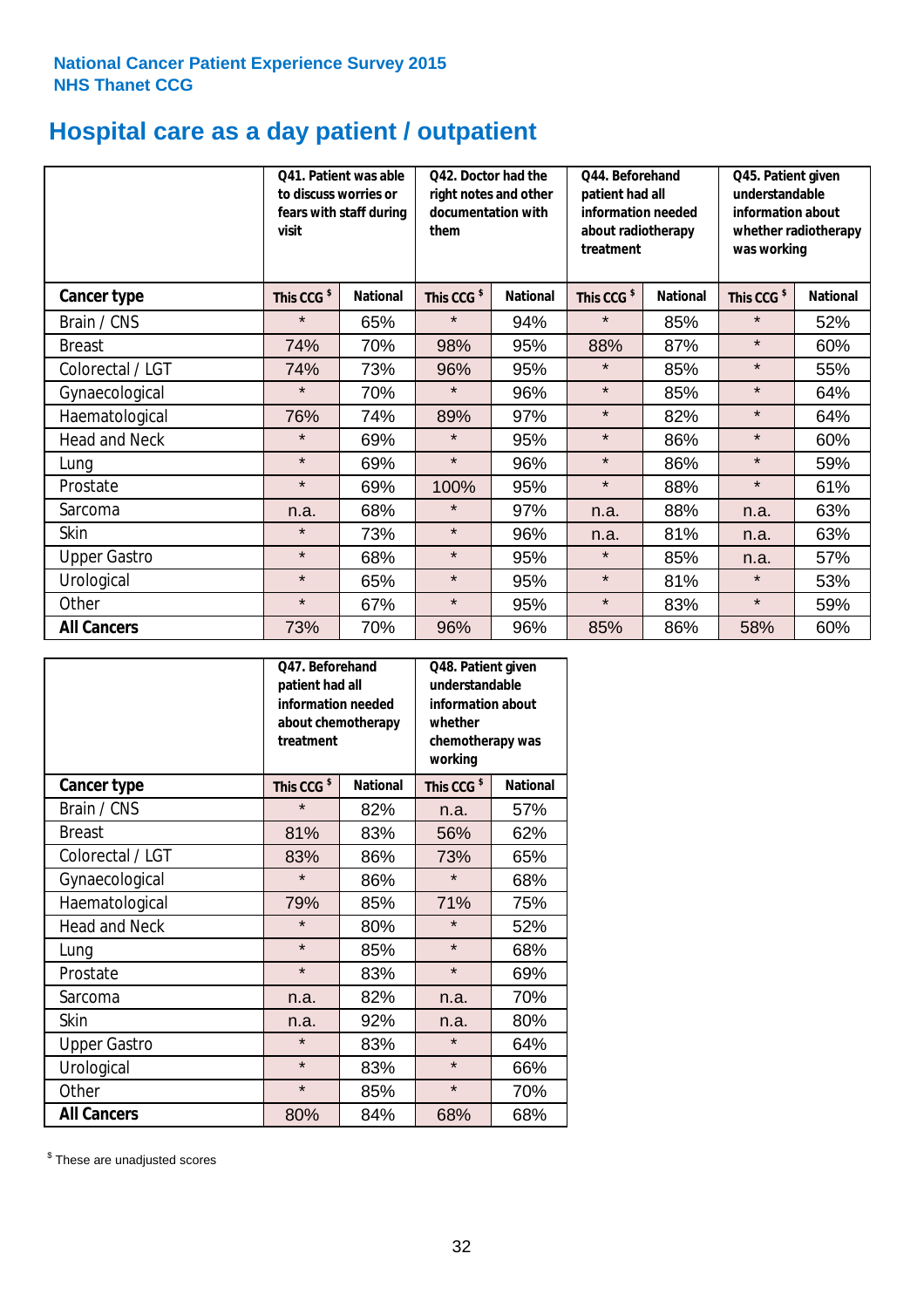### **Home care and support**

|                      | Q49. Hospital staff<br>gave family or | someone close all the<br>information needed to<br>help with care at home | Q50. Patient definitely<br>given enough support<br>from health or social<br>services during<br>treatment |                 | Q51. Patient definitely<br>given enough support<br>from health or social<br>services after<br>treatment |                 |
|----------------------|---------------------------------------|--------------------------------------------------------------------------|----------------------------------------------------------------------------------------------------------|-----------------|---------------------------------------------------------------------------------------------------------|-----------------|
| <b>Cancer type</b>   | This CCG <sup>\$</sup>                | <b>National</b><br>This CCG <sup>\$</sup>                                |                                                                                                          | <b>National</b> | This CCG <sup>\$</sup>                                                                                  | <b>National</b> |
| Brain / CNS          | $\star$                               | 56%                                                                      | $\star$                                                                                                  | 44%             | n.a.                                                                                                    | 44%             |
| <b>Breast</b>        | 50%                                   | 57%                                                                      | 46%                                                                                                      | 54%             | $\star$                                                                                                 | 40%             |
| Colorectal / LGT     | 56%                                   | 60%                                                                      | 50%                                                                                                      | 62%             | $\star$                                                                                                 | 52%             |
| Gynaecological       | $\star$                               | 56%                                                                      | $\star$                                                                                                  | 52%             | $\star$                                                                                                 | 42%             |
| Haematological       | 63%                                   | 60%                                                                      | $\star$                                                                                                  | 52%             | $\star$                                                                                                 | 43%             |
| <b>Head and Neck</b> | $\star$                               | 59%                                                                      | $\star$                                                                                                  | 53%             | $\star$                                                                                                 | 50%             |
| Lung                 | $\star$                               | 57%                                                                      | $\star$                                                                                                  | 52%             | $\star$                                                                                                 | 42%             |
| Prostate             | 63%                                   | 55%                                                                      | $\star$                                                                                                  | 47%             | $\star$                                                                                                 | 43%             |
| Sarcoma              | $\star$                               | 59%                                                                      | $\star$                                                                                                  | 58%             | $\star$                                                                                                 | 53%             |
| Skin                 | $\star$                               | 67%                                                                      | $\star$                                                                                                  | 58%             | n.a.                                                                                                    | 61%             |
| <b>Upper Gastro</b>  | $\star$                               | 59%                                                                      | $\star$                                                                                                  | 54%             | $\star$                                                                                                 | 45%             |
| Urological           | $\star$                               | 55%                                                                      | $\star$                                                                                                  | 47%             | $\star$                                                                                                 | 44%             |
| Other                | $\star$                               | 54%                                                                      | $\star$                                                                                                  | 55%             | $\star$                                                                                                 | 48%             |
| <b>All Cancers</b>   | 59%                                   | 58%                                                                      | 54%                                                                                                      | 54%             | 43%                                                                                                     | 45%             |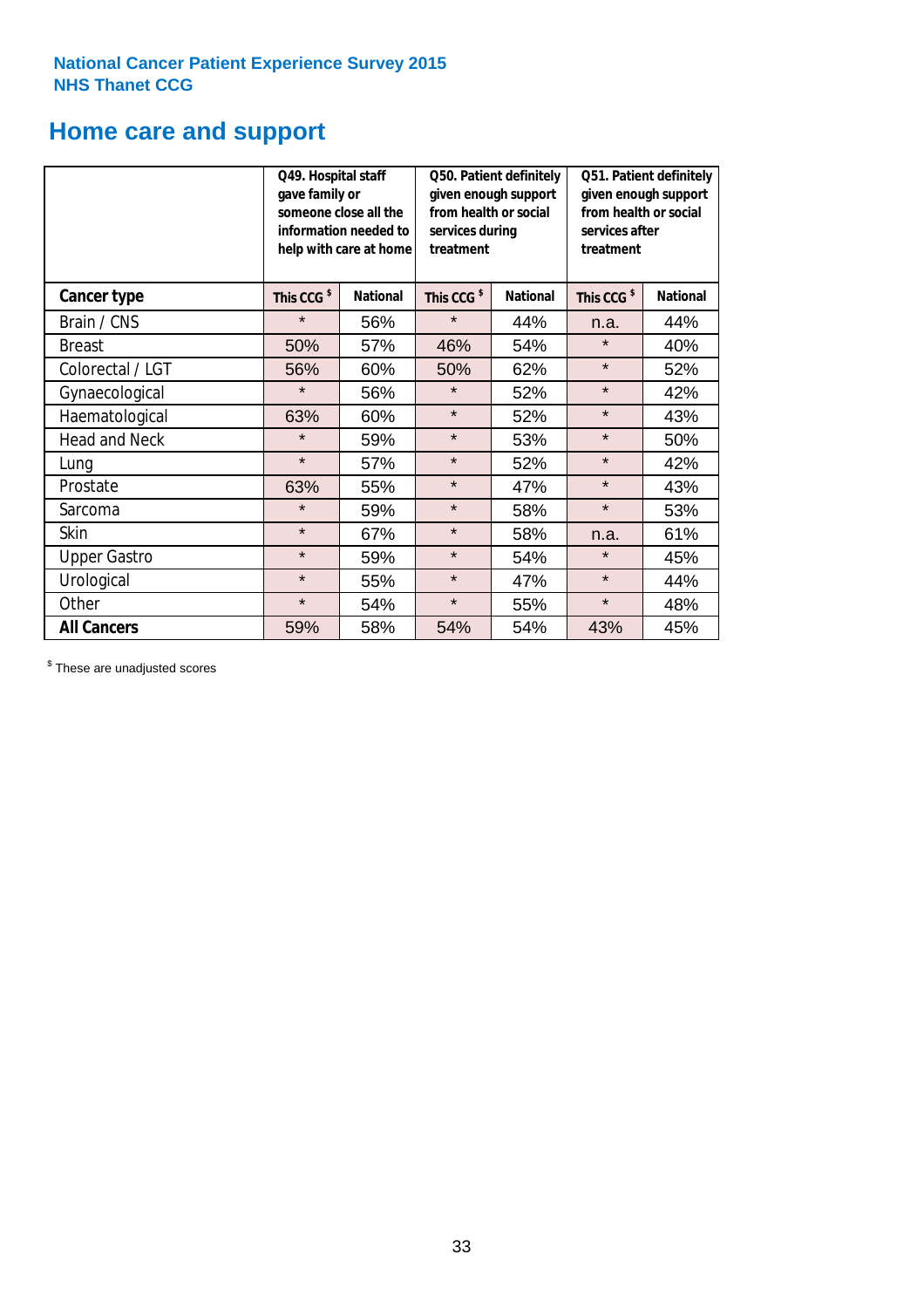# **Care from your general practice**

|                      | information about<br>treatment | Q52. GP given enough<br>patient's condition and | <b>O53. Practice staff</b><br>definitely did<br>everything they could<br>to support patient |                 |  |
|----------------------|--------------------------------|-------------------------------------------------|---------------------------------------------------------------------------------------------|-----------------|--|
| <b>Cancer type</b>   | This CCG <sup>\$</sup>         | <b>National</b>                                 | This CCG <sup>\$</sup>                                                                      | <b>National</b> |  |
| Brain / CNS          | $\star$                        | 94%                                             | $\star$                                                                                     | 59%             |  |
| <b>Breast</b>        | 97%                            | 96%                                             | 68%                                                                                         | 63%             |  |
| Colorectal / LGT     | 89%                            | 95%                                             | 57%                                                                                         | 63%             |  |
| Gynaecological       | $\star$<br>95%                 |                                                 | $\star$                                                                                     | 59%             |  |
| Haematological       | 93%                            | 96%                                             | $\star$                                                                                     | 61%             |  |
| <b>Head and Neck</b> | $\star$                        | 93%                                             | $\star$                                                                                     | 60%             |  |
| Lung                 | $\star$                        | 95%                                             | $\star$                                                                                     | 62%             |  |
| Prostate             | $\star$                        | 95%                                             | $\star$                                                                                     | 67%             |  |
| Sarcoma              | $\star$                        | 97%                                             | $\star$                                                                                     | 65%             |  |
| Skin                 | $\star$                        | 97%                                             | $\star$                                                                                     | 71%             |  |
| <b>Upper Gastro</b>  | $\star$                        | 94%                                             | $\star$                                                                                     | 62%             |  |
| Urological           | $\star$                        | 95%                                             | $\star$                                                                                     | 64%             |  |
| Other                | $\star$                        | 95%                                             | $\star$                                                                                     | 61%             |  |
| <b>All Cancers</b>   | 93%                            | 95%                                             | 55%                                                                                         | 63%             |  |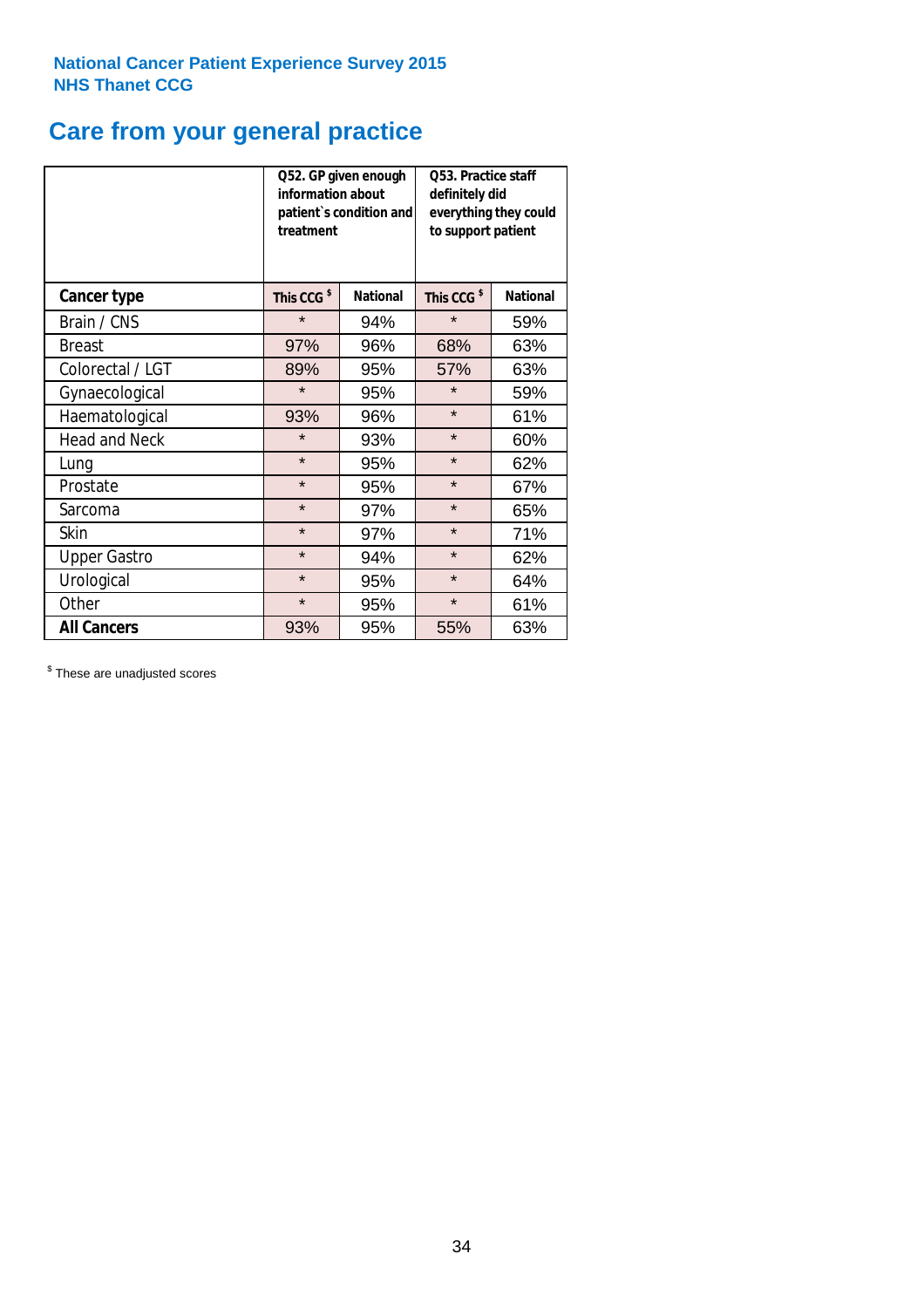### **Your overall NHS care**

|                      | Q54. Hospital and<br>community staff<br>always worked well<br>together |                 | Q55. Patient given a<br>care plan |                 | Q56. Overall the<br>administration of the<br>care was very good /<br>qood |                 | Q57. Length of time for<br>attending clinics and<br>appointments was<br>right |                 |
|----------------------|------------------------------------------------------------------------|-----------------|-----------------------------------|-----------------|---------------------------------------------------------------------------|-----------------|-------------------------------------------------------------------------------|-----------------|
| <b>Cancer type</b>   | This CCG <sup>\$</sup>                                                 | <b>National</b> | This CCG <sup>\$</sup>            | <b>National</b> | This CCG <sup>\$</sup>                                                    | <b>National</b> | This CCG <sup>\$</sup>                                                        | <b>National</b> |
| Brain / CNS          | $\star$                                                                | 45%             | $\star$                           | 29%             | $\star$                                                                   | 84%             | $\star$                                                                       | 60%             |
| <b>Breast</b>        | 68%                                                                    | 60%             | 24%                               | 35%             | 93%                                                                       | 90%             | 90%                                                                           | 64%             |
| Colorectal / LGT     | 48%                                                                    | 60%             | 22%                               | 36%             | 84%                                                                       | 88%             | 75%                                                                           | 68%             |
| Gynaecological       | $\star$                                                                | 58%             | $\star$                           | 29%             | $\star$                                                                   | 89%             | $\star$                                                                       | 66%             |
| Haematological       | 56%                                                                    | 63%             | 27%                               | 33%             | 92%                                                                       | 92%             | 73%                                                                           | 62%             |
| <b>Head and Neck</b> | $\star$                                                                | 58%             | $\star$                           | 34%             | $\star$                                                                   | 89%             | $\star$                                                                       | 65%             |
| Lung                 | $\star$                                                                | 63%             | $\star$                           | 32%             | $\star$                                                                   | 89%             | $\star$                                                                       | 70%             |
| Prostate             | 65%                                                                    | 63%             | 33%                               | 36%             | 81%                                                                       | 87%             | 52%                                                                           | 71%             |
| Sarcoma              | $\star$                                                                | 60%             | $\star$                           | 31%             | $\star$                                                                   | 90%             | $\star$                                                                       | 63%             |
| Skin                 | $\star$                                                                | 69%             | $\star$                           | 39%             | $\star$                                                                   | 89%             | $\star$                                                                       | 73%             |
| <b>Upper Gastro</b>  | $\star$                                                                | 58%             | $\star$                           | 36%             | $\star$                                                                   | 88%             | $\star$                                                                       | 66%             |
| Urological           | $\star$                                                                | 62%             | $\star$                           | 26%             | $\star$                                                                   | 84%             | $\star$                                                                       | 73%             |
| Other                | $\star$                                                                | 56%             | $\star$                           | 29%             | $\star$                                                                   | 87%             | $\star$                                                                       | 61%             |
| <b>All Cancers</b>   | 58%                                                                    | 61%             | 28%                               | 33%             | 88%                                                                       | 89%             | 74%                                                                           | 66%             |

|                      | Q58. Taking part in<br>cancer research | discussed with patient | Q59. Patient's average<br>rating of care scored<br>from very poor to very<br>good |                 |  |
|----------------------|----------------------------------------|------------------------|-----------------------------------------------------------------------------------|-----------------|--|
| <b>Cancer type</b>   | This CCG <sup>\$</sup>                 | <b>National</b>        | This CCG <sup>\$</sup>                                                            | <b>National</b> |  |
| Brain / CNS          | $\star$                                | 32%                    | $\star$                                                                           | 8.5             |  |
| <b>Breast</b>        | 23%                                    | 28%                    | 9.2                                                                               | 8.8             |  |
| Colorectal / LGT     | 16%                                    | 22%                    | 7.6                                                                               | 8.7             |  |
| Gynaecological       | $\star$<br>27%                         |                        | $\star$                                                                           | 8.7             |  |
| Haematological       | 47%                                    | 36%                    | 8.9                                                                               | 8.8             |  |
| <b>Head and Neck</b> | $\star$                                | 21%                    | $\star$                                                                           | 8.6             |  |
| Lung                 | $\star$                                | 34%                    | $\star$                                                                           | 8.6             |  |
| Prostate             | 40%                                    | 35%                    | 8.1                                                                               | 8.6             |  |
| Sarcoma              | $\star$                                | 29%                    | $\star$                                                                           | 8.7             |  |
| <b>Skin</b>          | $\star$                                | 17%                    | $\star$                                                                           | 8.9             |  |
| <b>Upper Gastro</b>  | $\star$                                | 30%                    | $\star$                                                                           | 8.6             |  |
| Urological           | $\star$                                | 14%                    | $\star$                                                                           | 8.5             |  |
| Other                | $\star$                                | 31%                    | $\star$                                                                           | 8.6             |  |
| <b>All Cancers</b>   | 28%                                    | 28%                    | 8.6                                                                               | 8.7             |  |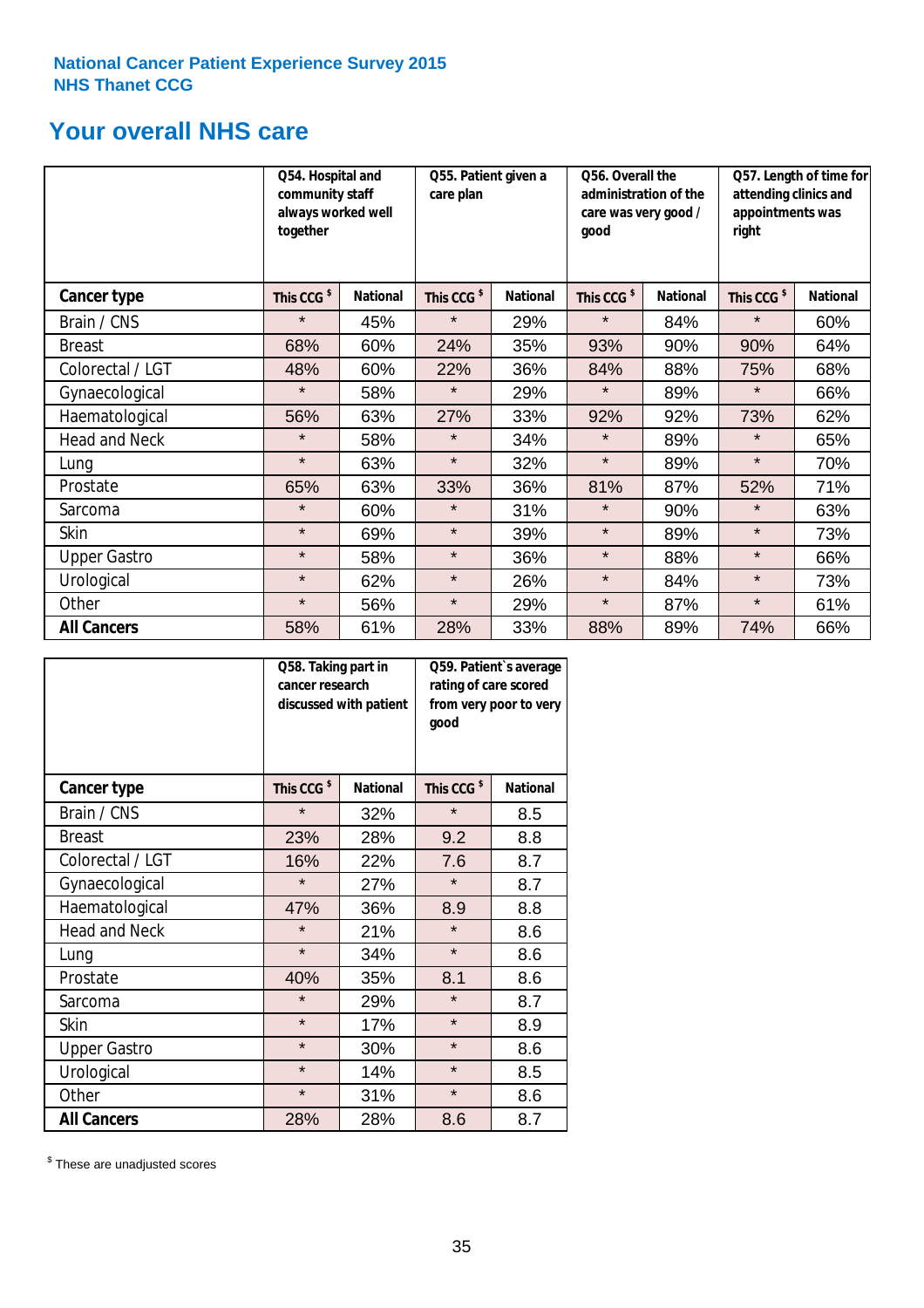### **Annex**

### **Methodology**

The sample for the survey included all adult (aged 16 and over) NHS patients, with a confirmed primary diagnosis of cancer, discharged from an NHS Trust after an inpatient episode or day case attendance for cancer related treatment in the months of April, May and June 2015.

The patients included in the sample had relevant cancer ICD10 codes (C00-99 excluding C44 and C84, and D05) in the first diagnosis field of their patient records, applied to their patient files by the relevant NHS Trust, and were alive at the point at which fieldwork commenced. Deceased checks were undertaken on up to three occasions during fieldwork, to ensure that questionnaires were not sent to patients who had died since their treatment.

Trust samples were checked rigorously for duplicates and patient lists were also de-duplicated nationally to ensure that patients did not receive multiple copies of questionnaires.

The fieldwork for the survey was undertaken between October 2015 and March 2016.

For the first time, the survey used a mixed mode methodology. Questionnaires were sent by post with two reminders where necesssary, but also included an option to complete online. A Freephone helpline was available for respondents to ask questions about the survey, to enable them to complete their questionnaires over the phone, and to provide access to a translation and interpreting facility for those whose first language was not English.

The Health Research Authority supported the survey by granting Section 251 approval.

### **Further information**

Further information on survey methodology, as well as all of the national and local reports and data, is available at www.ncpes.co.uk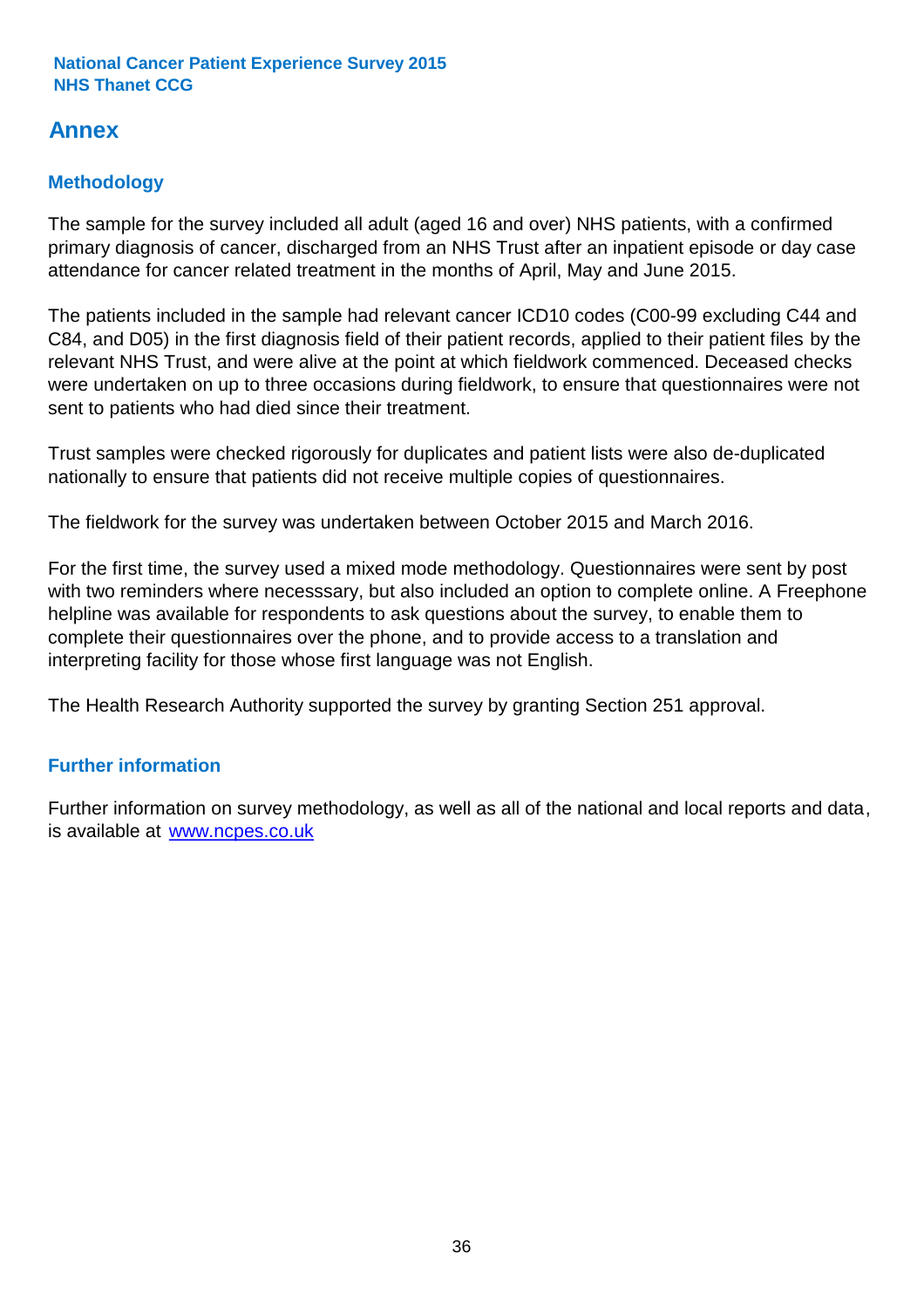#### **Redevelopment of the 2015 survey**

A number of significant changes have been made to the National Cancer Patient Experience Survey in 2015:

- the length of the questionnaire has been reduced
- response options have been reviewed and changed to make them consistent throughout the survey
- some of the questions and / or answer options have been changed so that they are now in line with questions in other patient surveys (e.g. the Care Quality Commission national patient surveys), to improve comparability between them
- the topic areas within the questionnaire have been redesigned to capture the whole patient journey.

There are 50 questions in the questionnaire that relate directly to patient experience. Of these, 14 remain unchanged from previous years; and a further 21 have been slightly amended. We draw caution in directly comparing data from the 2015 survey to the findings of the previous CPES surveys, even for identical questions. Changes in the structure of the survey instrument (questionnaire) and also the administration of the survey (calendar period and length of time from sampling to field work start and completion) may influence nationwide averages, although these features will not greatly impact on relative comparisons (e.g. between patient groups or hospitals).

The other 15 questions are either new or substantially changed from previous years.

It is expected that there will be few, if any changes, to the questionnaire going forward so we will be able to compare the results year on year. Where changes are necessary they are expected to be for methodological reasons or to improve question reliability.

Another significant change in 2015 is that an online version of the questionnaire has been developed. The online version was developed to make the questionnaire more accessible for respondents. This may have an impact on the demographic characteristics of the respondents. This may be an improvement if previously underrepresented groups have responded. However, changes to the demographics of respondents may have implications on the overall results - and again, leads us to draw caution in directly comparing results with previous years.

#### **Official Statistics**

The 2015 survey data has been published for the first time as Official Statistics. The 2015 survey data has been produced and published in line with the Code of Practice for Official Statistics.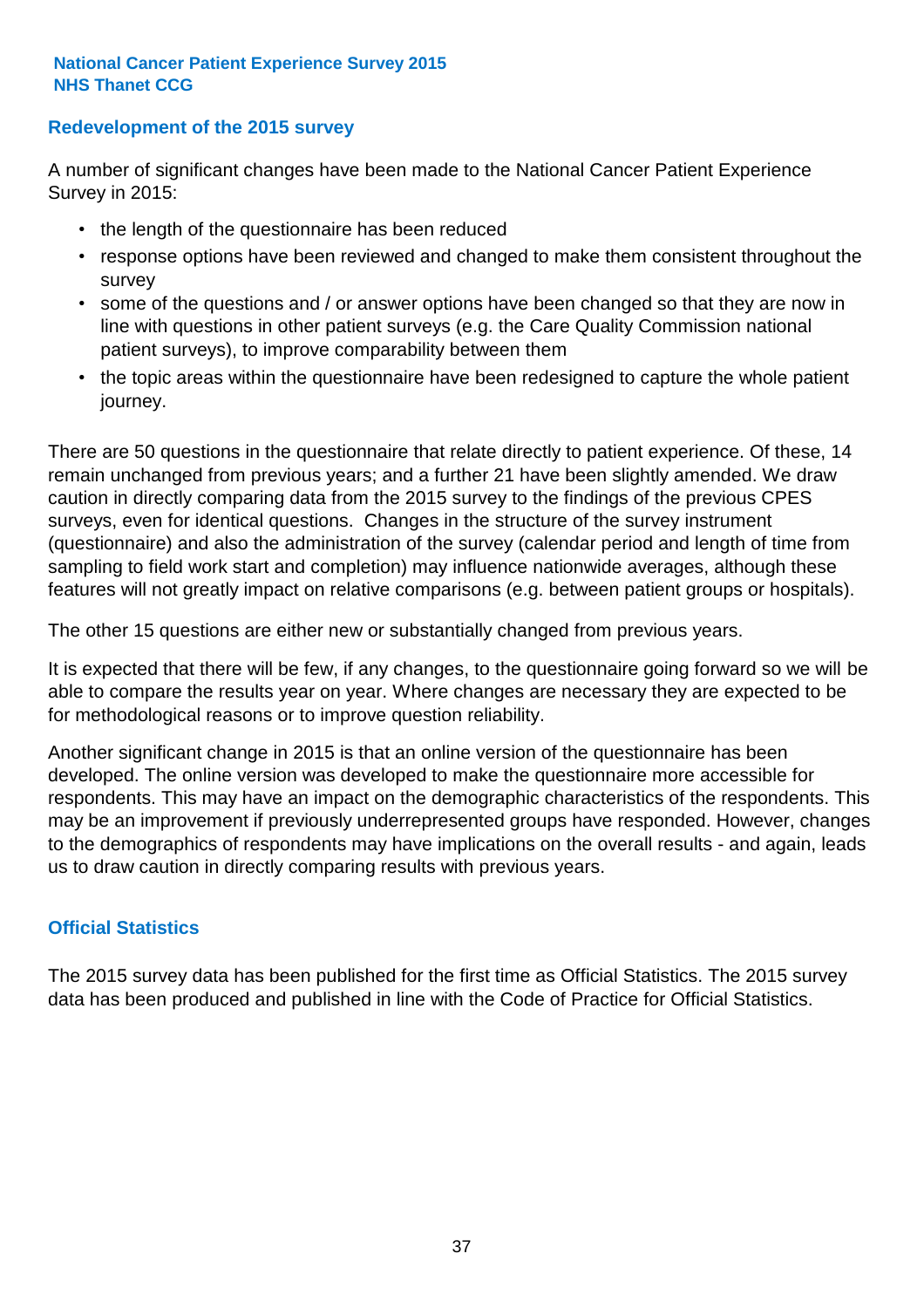#### **Scoring methodologies**

49 of the 50 questions relating directly to patient experience have been summarised as the score of the percentage of patients who reported a positive experience. For example:

- question 6 asks: "Overall, how did you feel about the length of time you had to wait for your test to be done?". Responses have been recorded as positive only for those patients who selected the first option ("It was about right")
- question 11 asks: "When you were told you had cancer, were you given written information about the type of cancer you had?". Responses have been recorded as positive only for those patients who selected the first option ("Yes, and it was easy to understand").

Where options do not provide any information on positive/negative patient experience (e.g. "Don't know / can't remember"), they are excluded from the score.

The other question (question 59) asks respondents to rate their overall care on a scale of 0 to 10. Scores have been given as an average on this scale.

A copy of the 2015 questionnaire, marked up with all of these scoring conventions, is available at www.ncpes.co.uk

Further details on the scoring methodology can be found in the technical document for the survey, available at <u>www.ncpes.co.uk</u>

#### **Case-mix adjustment**

For the first time in 2015, case-mix adjusted findings are being presented alongside unadjusted results for CCGs. Case-mix adjustment allows us to account for the impact that differing patient populations might have on results. By using the case-mix adjusted estimates we can obtain a greater understanding of how a CCG is performing given their patient population.

The factors taken into account in this case-mix adjustment are gender, age, ethnic group, deprivation, and tumour group.

For further details on case-mix adjustment, please refer to the technical document for the survey, available at www.ncpes.co.uk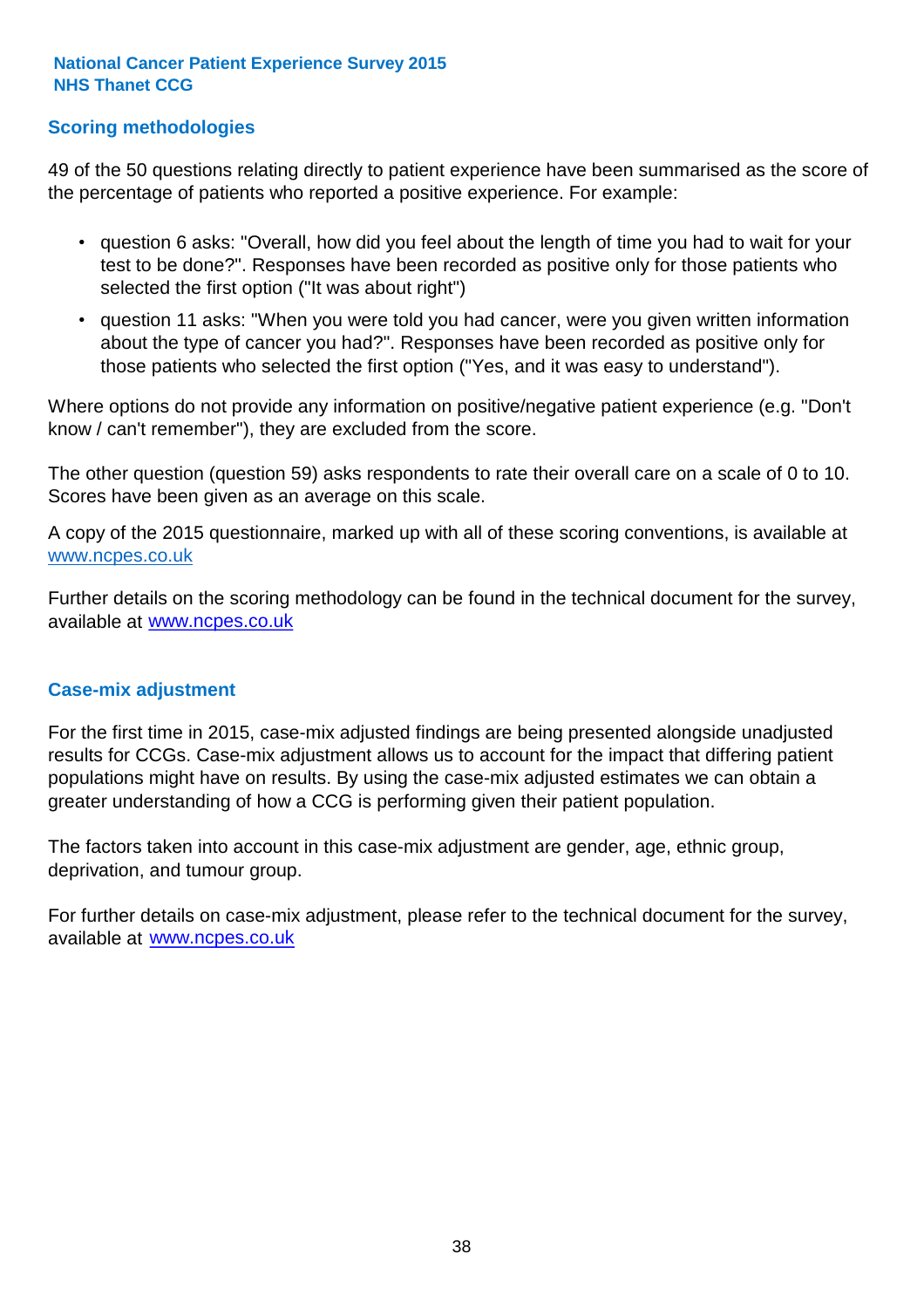#### **Response Rates**

|                 | Sample      | <b>Excluded</b> | Adjusted      | <b>Not</b>              | Blank / | Completed | Response |
|-----------------|-------------|-----------------|---------------|-------------------------|---------|-----------|----------|
|                 | <b>Size</b> |                 | <b>Sample</b> | <b>Returned Refused</b> |         |           | Rate     |
| <b>National</b> | 116,991     | 8.719           | 108,272       | 33,168                  | 3.918   | 71,186    | 66%      |
| <b>10E</b>      | <b>365</b>  | 32              | 333           | 98                      |         | 227       | 68%      |

#### **Respondents by tumour group**

The tables below show the numbers of patients from each tumour group and the age and gender distribution of these patients.

| <b>Tumour Group</b>  | Number of<br>respondents* |  |  |
|----------------------|---------------------------|--|--|
| Brain / CNS          | 3                         |  |  |
| <b>Breast</b>        | 43                        |  |  |
| Gynaecological       | 20                        |  |  |
| Colorectal / LGT     | 32                        |  |  |
| Lung                 | 6                         |  |  |
| <b>Skin</b>          | 5                         |  |  |
| Haematological       | 37                        |  |  |
| <b>Upper Gastro</b>  | 14                        |  |  |
| Other                | 13                        |  |  |
| Urological           | 19                        |  |  |
| Prostate             | 27                        |  |  |
| Sarcoma              | 2                         |  |  |
| <b>Head and Neck</b> | 6                         |  |  |

*\* These figures may not match the numerator for all questions in the 'Comparisons by tumour group' section of this report, because not all questions were answered by all respondents.*

#### **Respondents by age and gender**

The questionnaire asked respondents to give their year of birth. This information has been amalgamated into 8 age bands. The age and gender distribution for the CCG was as follows:

|             | 16-24 | 25-34 | 35-44 | 45-54 | 55-64 | 65-74 | 75-84 | $85+$ | <b>Total</b> |
|-------------|-------|-------|-------|-------|-------|-------|-------|-------|--------------|
| <b>Male</b> |       |       |       |       | 23    | 49    | 23    |       | 104          |
| Female      |       |       |       | 18    | 26    | 40    | 24    |       | 123          |
| Total       |       |       |       | 22    | 49    | 89    | 47    |       | 227          |